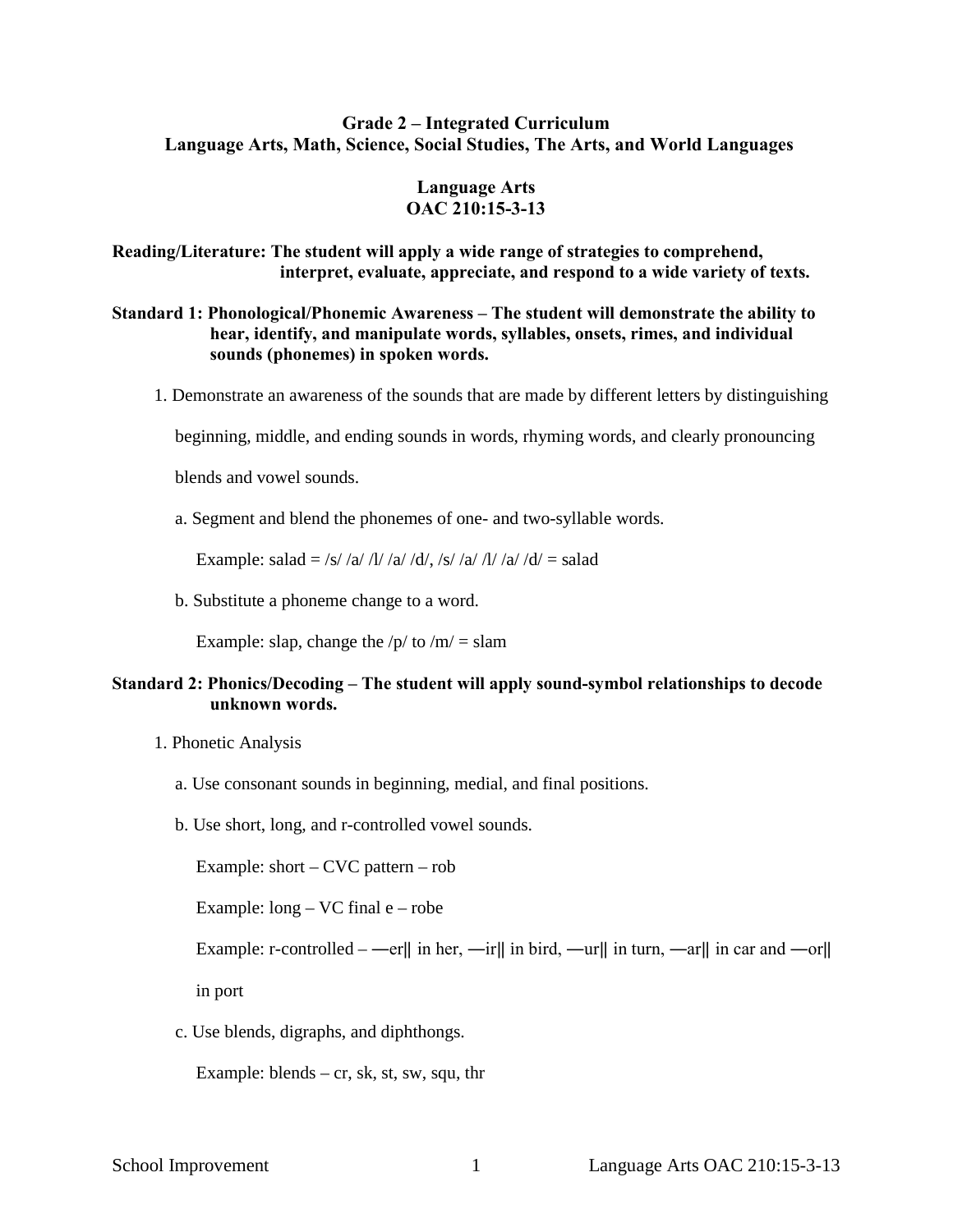Example: digraphs – ch, wh, sh, th, ph

Example: diphthongs – oi, oy, ou, ow

- 2. Structural Analysis
	- a. Build and understand compound words, contractions, and base words using prefixes and suffixes.

Example: compound words – straw + berry = strawberry

Example: contractions  $- I$  am  $= I'm$ 

Example: prefixes – un + happy = unhappy

Example: suffixes – care + ful = careful

Example: care is the base word of careful; happy is the baseword of unhappy

b. Apply knowledge of basic syllabication rules to decode words in text.

Example:  $VC-CV - rab-bit = rabbit$ 

Example:  $V$ -CV – pi-lot = pilot

Example:  $VC-V - cab-in = cabin$ 

## **Standard 3: Vocabulary – The student will develop and expand knowledge of words and word meanings to increase vocabulary.**

- 1. Words in Context Expand vocabulary in language and writing by reading and listening to a variety of text and literature.
- 2. Synonyms, Antonyms, and Homonyms/Homophones Understand and explain common antonyms (words with opposite meanings), synonyms (words with the same meanings), and homonyms/homophones (words which sound the same but have different spellings and meanings, e.g., bear and bare).
- 3. Affixes Know the meaning of simple prefixes and suffixes.

Example: In unhappy, the "un" means not. In played, the suffix "ed" changes play to past tense.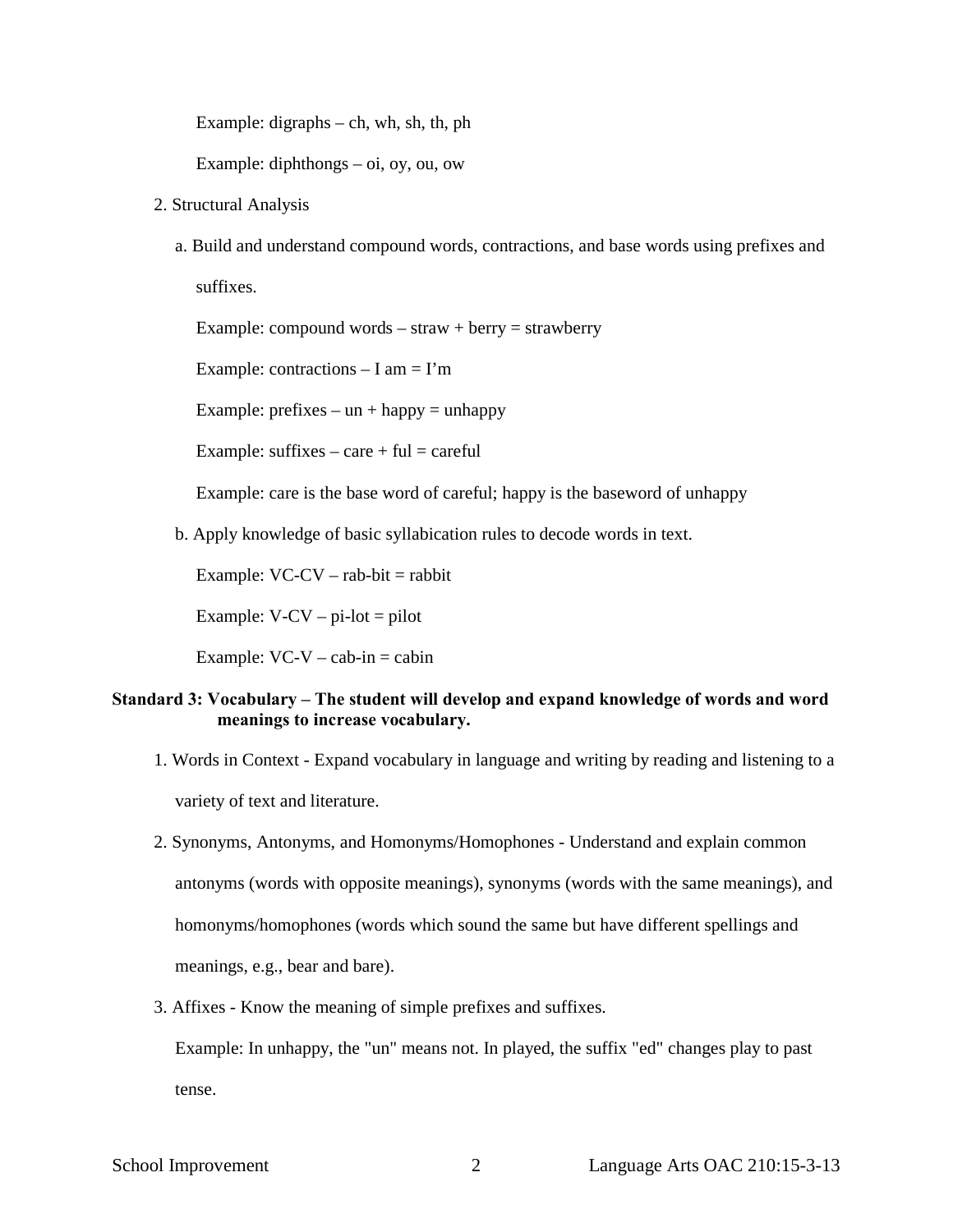## **Standard 4: Fluency – The student will identify words rapidly so that attention is directed at the meaning of the text.**

1. Read regularly in independent-level text (text in which no more than 1 in 20 words is

difficult for the reader) effortlessly and with expression.

- 2. Read regularly in instructional-level text that is challenging yet manageable (texts in which no more than 1 in 10 words is difficult for the reader).
- 3. Engage in repeated readings of same text to increase fluency.
- 4. Accurately and fluently read 200-300 high frequency and/or irregularly spelled words in meaningful text.
- 5. Use punctuation cues in text (i.e., commas, periods, question marks, and exclamation points) as a guide to understanding meaning.

## **Standard 5: Comprehension/Critical Literacy – The student will interact with the words and concepts in a text to construct an appropriate meaning.**

- 1. Literal Understanding
	- a. Read and comprehend both fiction and nonfiction that is appropriately designed for second grade.
	- b. Use prereading strategies to preview, activate prior knowledge, make predictions, use picture clues, and establish the purpose for reading (i.e., graphic organizers).
	- c. Ask and respond to questions to aid comprehension about important elements of fiction and nonfiction.
- 2. Inferences and Interpretation
	- a. Make inferences about events, characters, and ideas in fictional texts by connecting knowledge and experience to the story.
	- b. Support interpretations or conclusions with examples taken from the text.
- 3. Summary and Generalization
	- a. Retell or act out narrative text by identifying story elements and sequencing the events.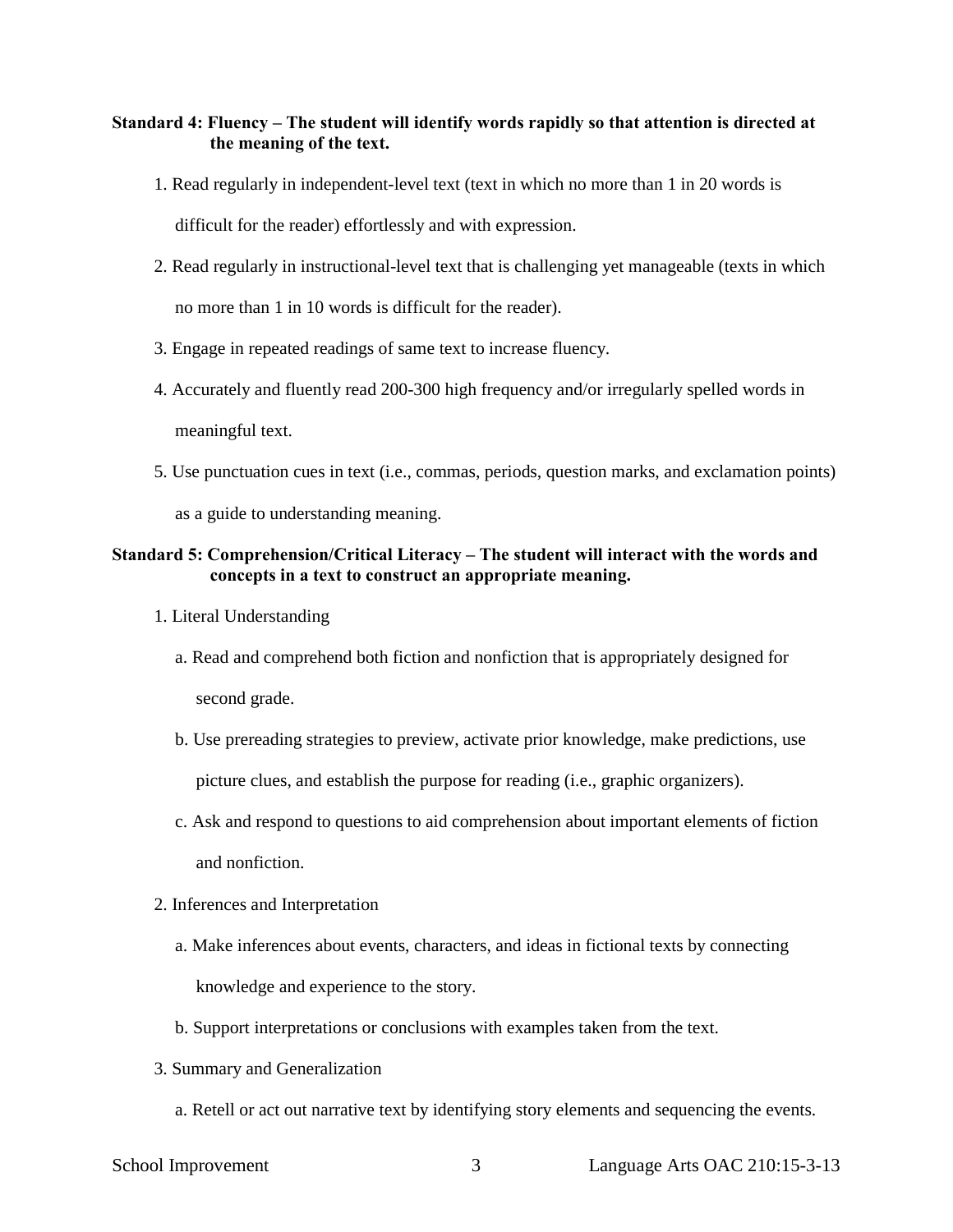- b. Produce oral or written summaries of text selections by discussing who, what, when, where, why, and how to identify the main idea and significant supporting details of a text.
- 4. Analysis and Evaluation
	- a. Identify cause and effect relationships in a text.
	- b. Make comparisons and draw conclusions based on what is read.
	- c. Describe character traits, changes, and relationships.
- 5. Monitoring and Correction Strategies Integrate the use of semantics, syntax, and

graphophonic cues to gain meaning from the text.

Example: semantic – Does it make sense?

Example: syntax – Does it sound right?

Example: graphophonic – Does it look right?

## **Standard 6: Literature: The student will read to construct meaning and respond to a wide variety of literary forms.**

1. Literary Genres – Demonstrate knowledge of and appreciation for various forms (genres) of literature.

Example: Recognize defining characteristics of a variety of texts (e.g., poems, informational text, plays, folk tales, fables, predictable books, legends, and fairytales).

- 2. Literary Elements Demonstrate knowledge of literary elements and techniques and how they affect the development of a literary work.
	- a. Compare different endings to stories and identify the reasons and the impact of the different ending.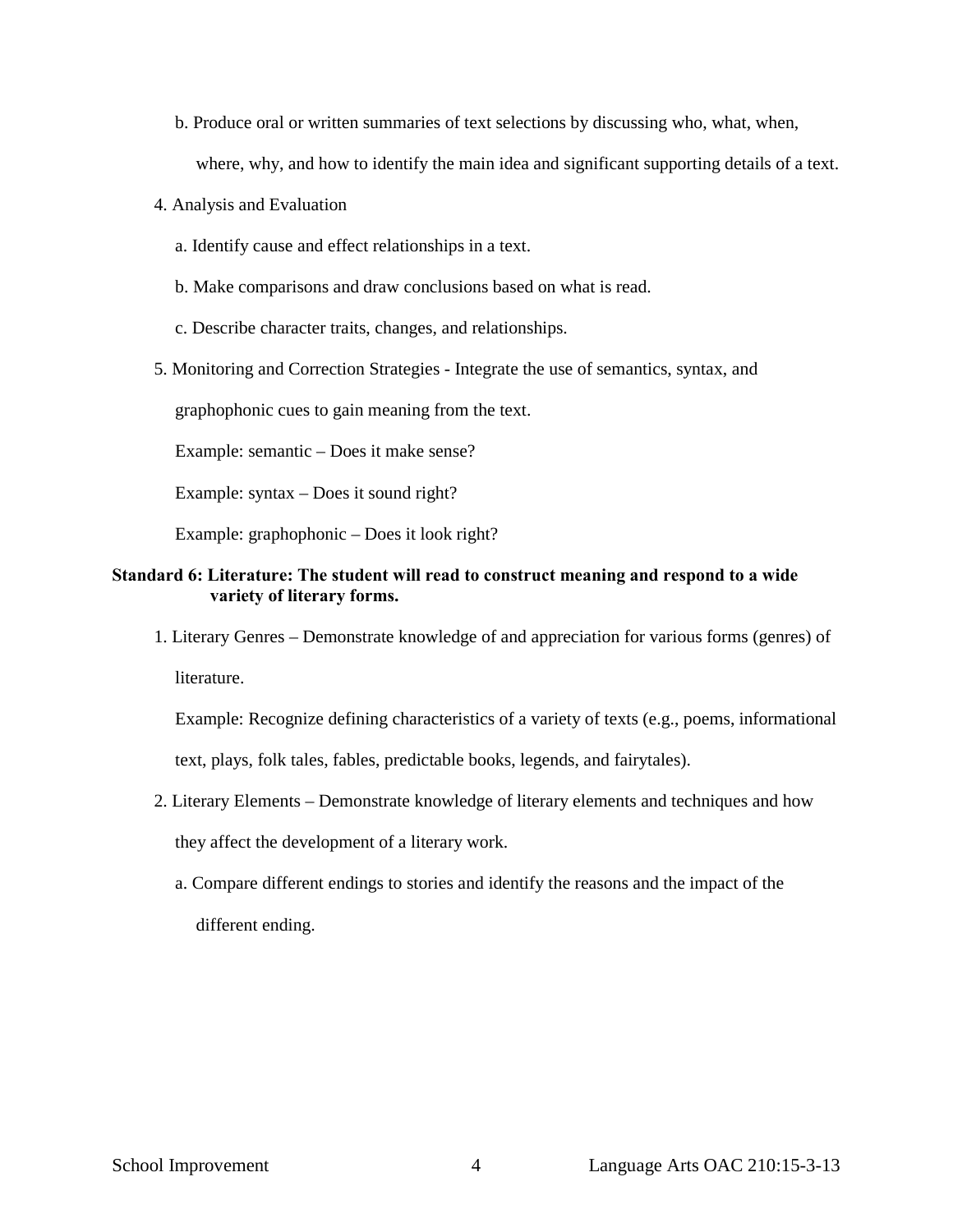- b. Compare plots, settings, and characters presented in several texts by the same author (i.e., author studies).
- c. Infer the lesson or moral in a variety of texts (e.g., multicultural tales, fables, legends, and myths).
- 3. Figurative Language and Sound Devices The student will identify figurative language and sound devices in writing and how they affect the development of a literary work. Example: Identify the use of rhythm, rhyme, and alliteration (using words with repeating consonant sounds [e.g., "Silly Sally went to town."] in poetry).

## **Standard 7: Research and Information - The student will conduct research and organize information.**

- 1. Accessing Information Select the best source for a given purpose.
	- a. Identify the purposes of various reference materials such as a dictionary, a thesaurus, and an atlas.
	- b. Alphabetize to the second letter.
	- c. Use guide words to locate words in dictionaries and topics in encyclopedias.
	- d. Use title page, table of contents, glossary, and index to locate information.
	- e. Use and interpret charts, maps, graphs, schedules, and directions.
- 2. Interpreting Information Analyze and evaluate information from a variety of sources.

Example: Use graphic organizers, such as webbing and mapping, to organize and summarize information.

## **Writing/Grammar/Usage and Mechanics. The student will express ideas effectively in written modes for a variety of purposes and audiences***.*

#### **Standard 1: Writing Process. The student will use the writing process to write coherently.**

1. Introduce a variety of prewriting activities such as brainstorming, clustering, illustrating, using graphic organizers, and webbing.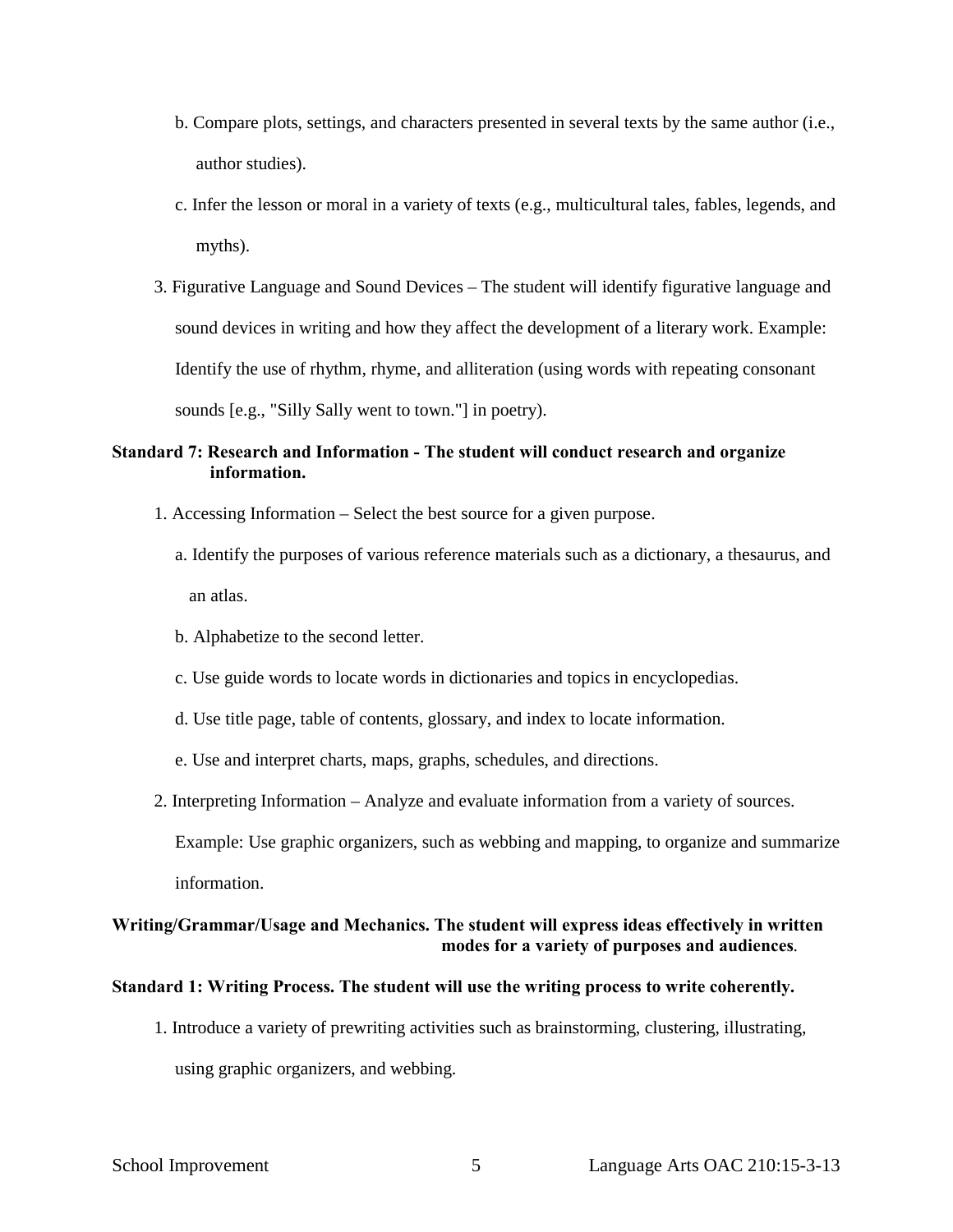- 2. Use a process approach to write coherently, using developmentally appropriate steps of the writing process: prewriting, drafting, revising, editing/proofreading, and publishing or presenting the final product.
- 3. Begin writing an independent first draft with a clear beginning, middle, and ending.
- 4. Use the revision process and continue to use the standard editing marks and proofreading skills introduced in the first grade.
- 5. Publish and present final writing products with various audiences such as peers or adults.

## **Standard 2: Modes and Forms of Writing. Communicate through a variety of written forms, for various purposes, and to a specific audience or person.**

- 1. Develop modes and forms of language such as informing, persuading, and entertaining.
- 2. Write brief personal descriptive narratives (stories) with a consistent focus of a beginning, middle, and ending that:
	- a. Present a logical sequence of events.
	- b. Develop a main idea.
	- c. Use details to support the main idea.
- 3. Write "thank you" notes, friendly letters (identifying the five parts), and invitations.
- 4. Make journal entries.
- 5. Create different modes of simple rhymes and poems.

## **Standard 3: Grammar/Usage and Mechanics. The student will demonstrate appropriate practices in writing by applying Standard English conventions to the revising and editing stages of writing.**

1. Grammar/Usage: Students are expected to recognize subject (naming part), and predicate

(action part), correctly use nouns, pronouns, verbs, contractions, and adjectives in their

writing.

- a. Subject (naming part) and predicate (action part)
- b. Singular and plural nouns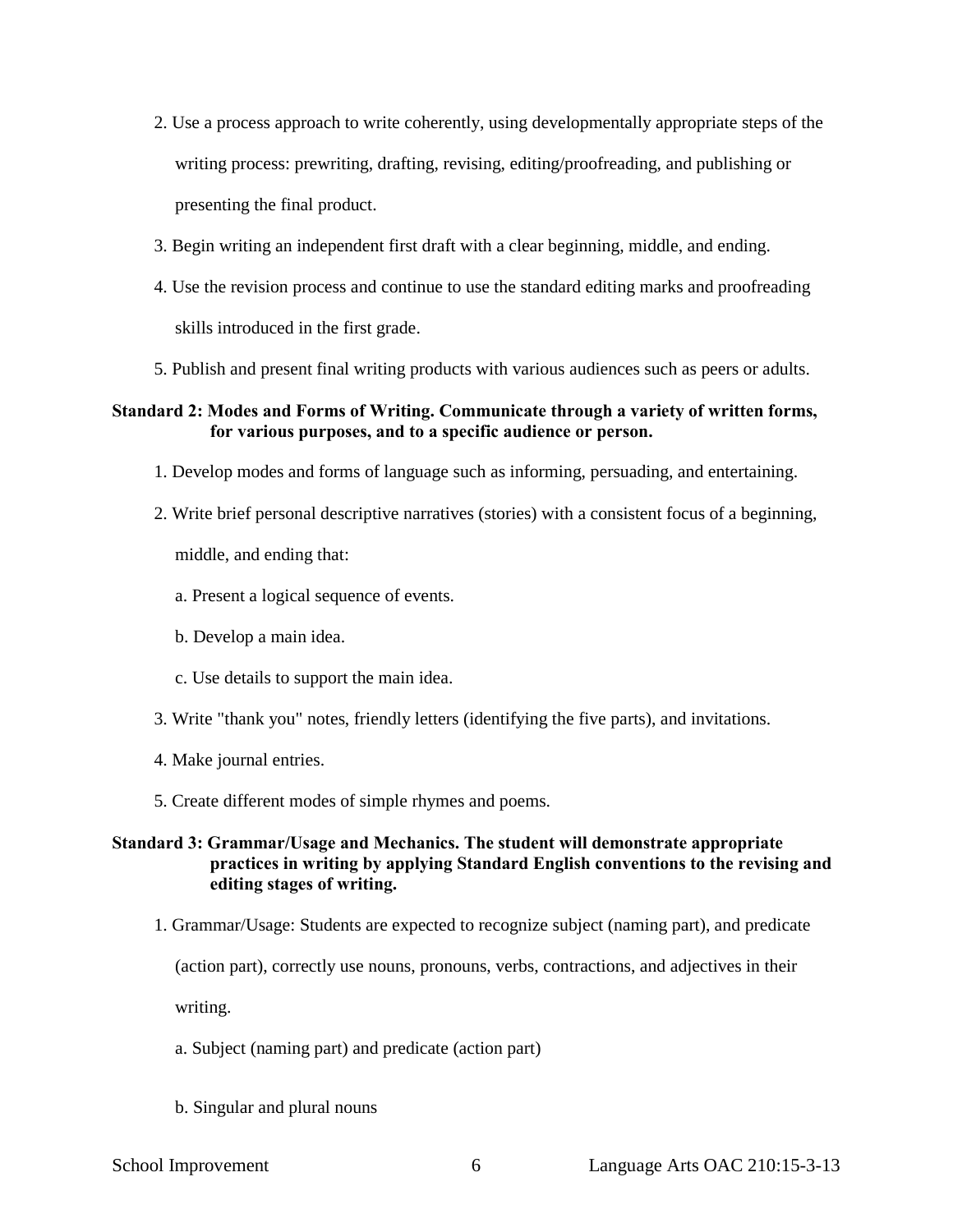- c. Common and proper nouns
- d. Singular, plural, and personal pronouns
- e. Nominative and possessive pronouns
- f. Present and past tense verbs
- g. Helping verbs
- h. Adjectives
- i. Contractions (e.g., I'm, You're)
- 2. Mechanics: Students are expected to demonstrate appropriate language mechanics in writing.
	- a. Capitalize correctly the first word in a sentence and the pronoun "I."
	- b. Capitalize all proper nouns (names of specific people or things, such as Mike, Indian, Jeep).
	- c. Capitalize greetings (Dear Sir).
	- d. Capitalize the months and days of the week (January, Monday)
	- e. Capitalize titles (Dr., Mr., and Mrs.).
	- f. Capitalize initials of people (A.J. Smith).
- 3. Punctuation: Students are expected to demonstrate appropriate punctuation in writing.
	- a. Correctly use terminal (end) punctuation.
	- b. Use commas correctly in dates.
	- c. Use apostrophes correctly in contractions.
	- d. Use quotation marks to show that someone is speaking.
	- e. Use period in common abbreviations.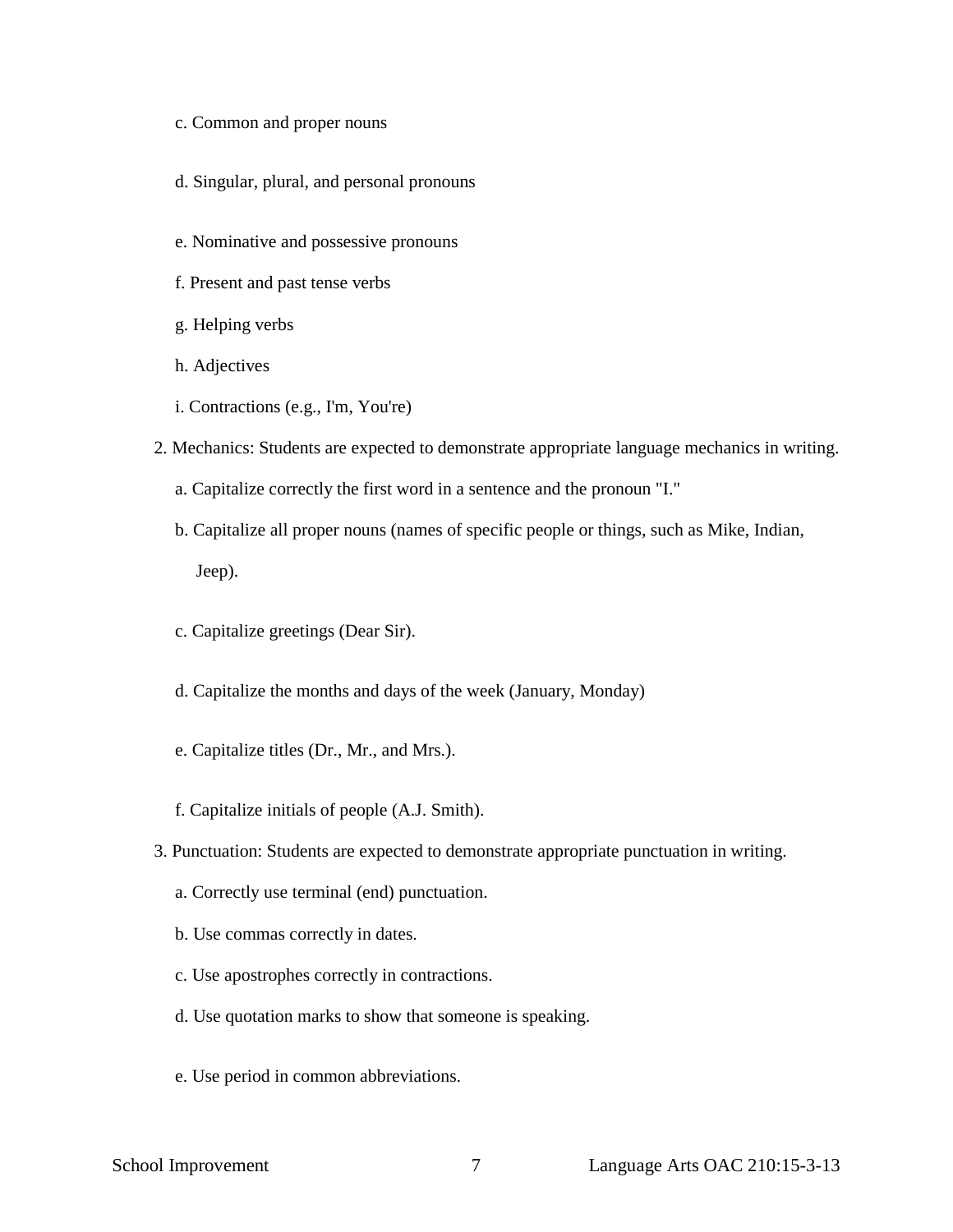- 4. Sentence Structure: The student will demonstrate appropriate sentence structure in writing declarative, imperative, interrogative, and exclamatory sentences for different modes of writing.
	- a. Write in complete sentences.
	- b. Write sentences using a noun, verb, and details.
- 5. Spelling: Students are expected to demonstrate appropriate application of spelling knowledge to the revising and editing stages of writing.
	- a. Spell correctly words with short and long vowel sounds, r-controlled vowels, and consonant vowel patterns.
	- b. Spell frequently used words with irregular spelling patterns.
	- c. Spell prefixes and suffixes correctly.
	- d. Recognize the use of homophones/homonyms in spelling.
- 6. Handwriting: Students are expected to demonstrate appropriate handwriting in the writing process.
	- a. Print legibly and space letters, words and sentences appropriately.
	- b. Print using left to right progression moving from the top to the bottom of the page.

## **Oral Language/Listening and Speaking: The student will demonstrate thinking skills in listening and speaking.**

#### **Standard 1: Listening – The student will listen for information and for pleasure.**

- 1. Listen attentively and ask questions for clarification and understanding.
- 2. Give, restate, and follow simple two- and three-step directions.

## **Standard 2: Speaking – The student will express ideas and opinions in group or individual situations.**

1. Speak articulately and audibly using appropriate language, correct usage, enunciation and volume.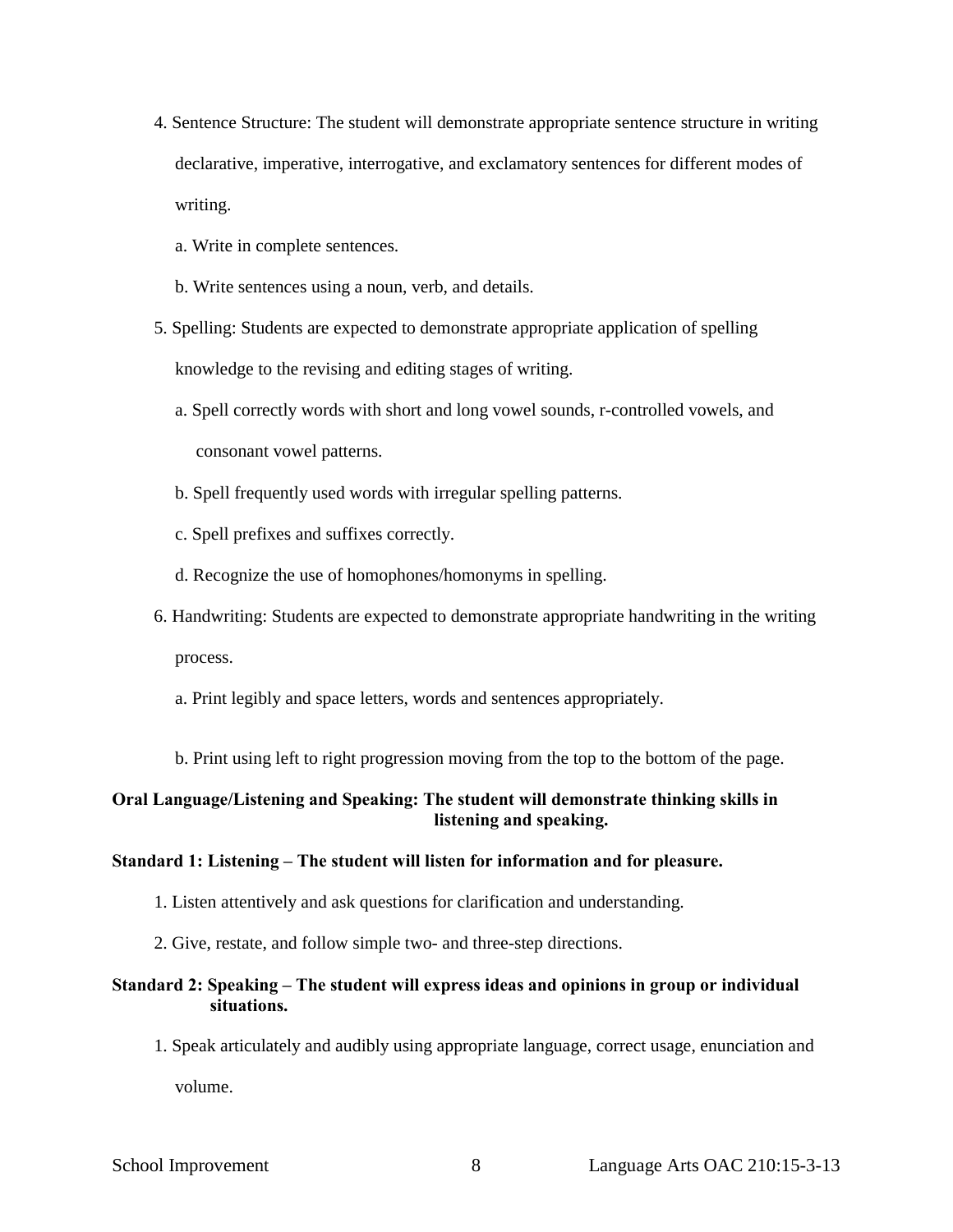- 2. Provide descriptions using correct sequence of events and details.
- 3. Use verbal and nonverbal communication in effective ways, such as making announcements,

giving directions, or making instructions.

## **Standard 3: Group Interaction – The student will use effective communication strategies in pairs and small group context.**

- 1. Show respect and consideration for others in verbal or physical communication.
- 2. Ask and answer questions related to the topic and make contributions in small or large group discussions.

## **Visual Literacy: The student will interpret, evaluate, and compose visual messages.**

## **Standard 1: Interpret Meaning – The student will interpret and evaluate the various ways visual image-makers, including graphic artists, illustrators, and news photographers, represent meaning.**

1. Distinguish between telling and selling messages in such things as commercials,

advertisements, and safety and drug public service announcements.

2. Identify the differences in facts and opinions in print and nonprint media.

## **Standard 2: Evaluate Media – The student will evaluate visual and electronic media, such as film, as compared with print media.**

- 1. Make connections between illustrations and print.
- 2. Identify differences in the presentation or depiction of characters and plot that tells of

characters in American and other cultures through listening, viewing, or reading (e.g., read

*Cinderella* and watch film). Compare and contrast the two.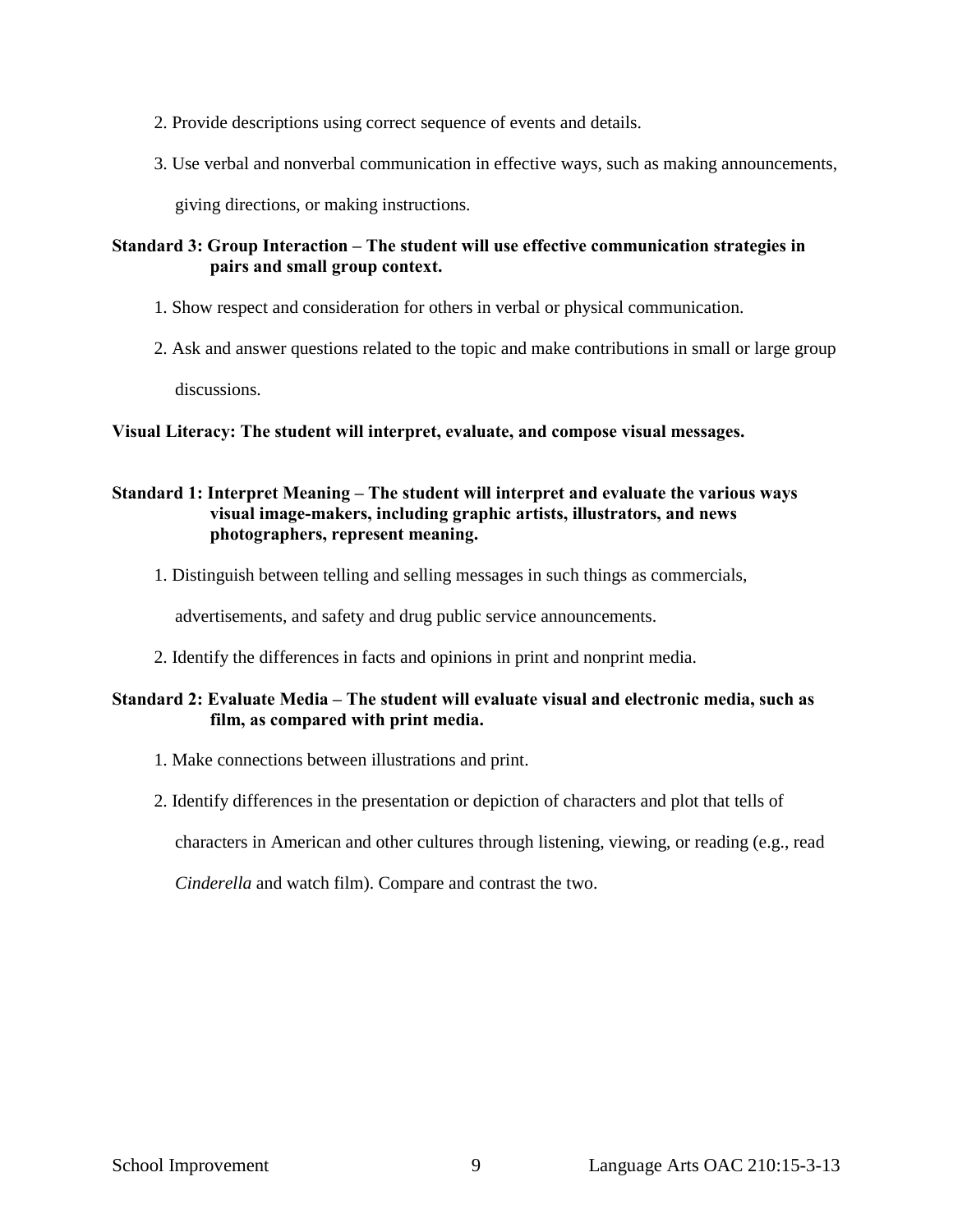#### **MATH OAC 210:15-3-40.2**

#### **PROCESS STANDARDS Grades 1-5**

The National Council of Teachers of Mathematics (NCTM) has identified five process standards: Problem Solving, Communication, Reasoning and Proof, Connections, and Representation. Using these processes students are actively involved in deepening mathematical understandings which lead to increasingly sophisticated abilities required to meet mathematical challenges. Following is an outline of the five process standards and associated objectives.

**NOTE:** When examples are given there is a progression in levels of difficulty from basic to more complex skills.

#### **Process Standard 1: Problem Solving**

- 1. Use problem-solving approaches (e.g., act out situations, represent problems with drawings and lists, use concrete, pictorial, graphical, oral, written, and/or algebraic models, understand a problem, devise a plan, carry out the plan, look back).
- 2. Formulate problems from everyday and mathematical situations (e.g., how many forks are needed?, how many students are absent?, how can we share/divide these cookies?, how many different ways can we find to compare these fractions?).
- 3. Develop, test, and apply strategies to solve a variety of routine and non-routine problems (e.g., look for patterns, make a table, make a problem simpler, process of elimination, trial and error).
- 4. Verify and interpret results with respect to the original problem (e.g., students explain verbally why an answer makes sense, explain in a written format why an answer makes sense, verify the validity of each step taken to obtain a final result).

School Improvement 10 Mathematics OAC 210:15-3-40.2, 42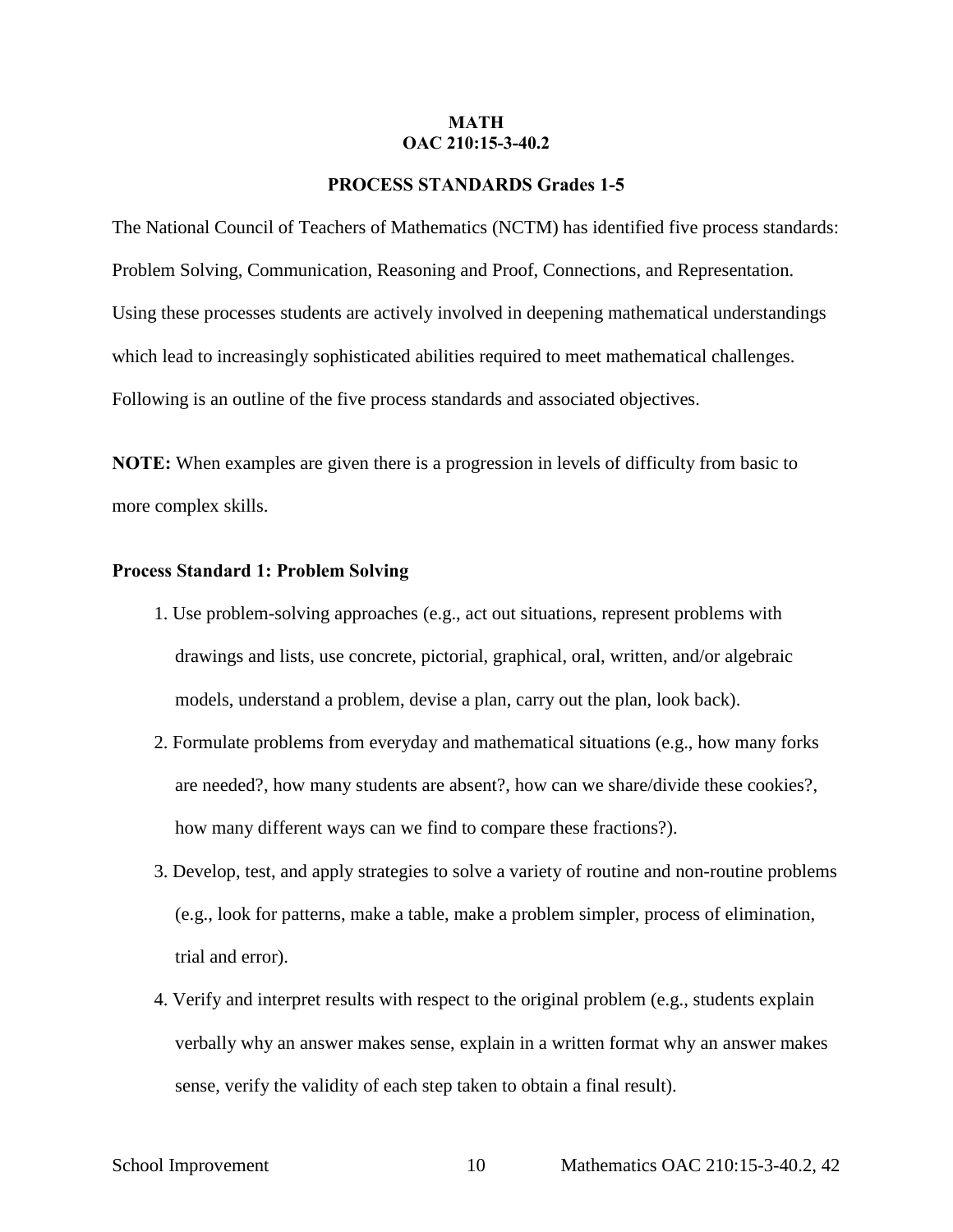5. Distinguish between necessary and irrelevant information in solving problems (e.g., play games and discuss "best" clues, write riddles with sufficient information, identify unnecessary information in written story problems).

#### **Process Standard 2: Communication**

- 1. Express mathematical ideas coherently and clearly to peers, teachers, and others (e.g., with verbal ideas, models or manipulatives, pictures, or symbols).
- 2. Extend mathematical knowledge by considering the thinking and strategies of others (e.g., agree or disagree, rephrase another student's explanation, analyze another student's explanation).
- 3. Relate manipulatives, pictures, diagrams, and symbols to mathematical ideas.
- 4. Represent, discuss, write, and read mathematical ideas and concepts. Start by relating everyday language to mathematical language and symbols and progress toward the use of appropriate terminology (e.g., "add more" becomes "plus", "repeated addition" becomes "multiplication", "fair share" becomes "divide", "balance the equation" becomes "solve the equation").

## **Process Standard 3: Reasoning**

- 1. Explain mathematical situations using patterns and relationships (e.g., identify patterns in situations, represent patterns in a variety of ways, extend patterns to connect with more general cases).
- 2. Demonstrate thinking processes using a variety of age-appropriate materials and reasoning processes (e.g., manipulatives, models, known facts, properties and relationships, inductive [specific to general], deductive [general to specific], spatial, proportional, logical reasoning ["and" "or" "not"] and recursive reasoning).

#### School Improvement 11 Mathematics OAC 210:15-3-40.2, 42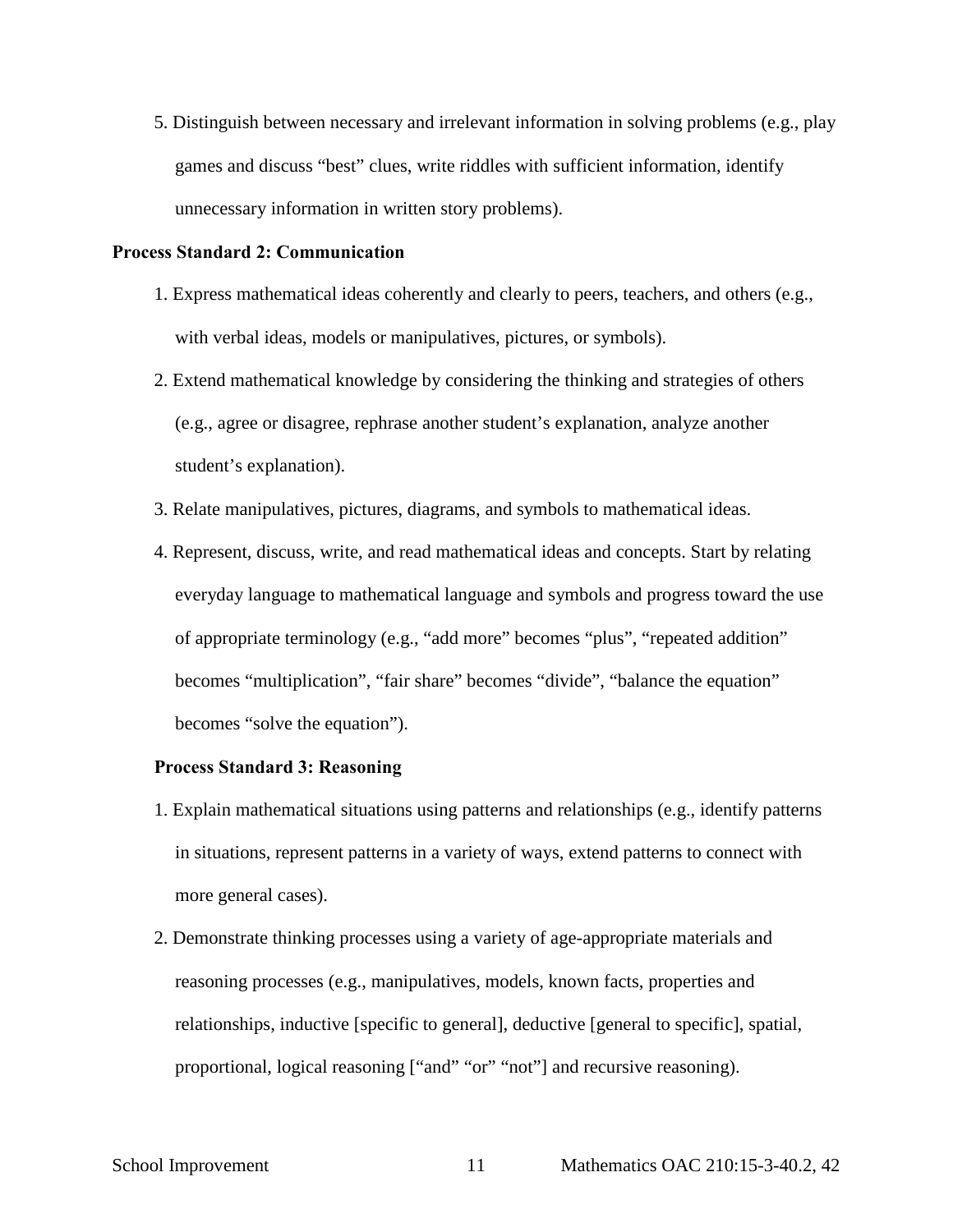3. Make predictions and draw conclusions about mathematical ideas and concepts. Predictions become conjectures and conclusions become more logical as students mature mathematically.

#### **Process Standard 4: Connections**

- 1. Relate various concrete and pictorial models of concepts and procedures to one another (e.g., use two colors of cubes to represent addition facts for the number 5, relate patterns on a hundreds chart to multiples, use base-10 blocks to represent decimals).
- 2. Link concepts to procedures and eventually to symbolic notation (e.g., represent actions like snap, clap, clap with symbols A B B, demonstrate 3 4 with a geometric array, divide a candy bar into 3 equal pieces that represent one piece as ).
- 3. Recognize relationships among different topics within mathematics (e.g., the length of an object can be represented by a number, multiplication facts can be modeled with geometric arrays, can be written as .5 and 50%).
- 4. Use mathematical strategies to solve problems that relate to other curriculum areas and the real world (e.g., use a timeline to sequence events, use symmetry in art work, explore fractions in quilt designs and to describe pizza slices).
- **Process Standard 5: Representation** 1. Create and use a variety of representations appropriately and with flexibility to organize, record, and communicate mathematical ideas (e.g., dramatizations, manipulatives, drawings, diagrams, tables, graphs, symbolic representations).
- 2. Use representations to model and interpret physical, social, and mathematical situations (e.g., counters, pictures, tally marks, number sentences, geometric models; translate between diagrams, tables, charts, graphs).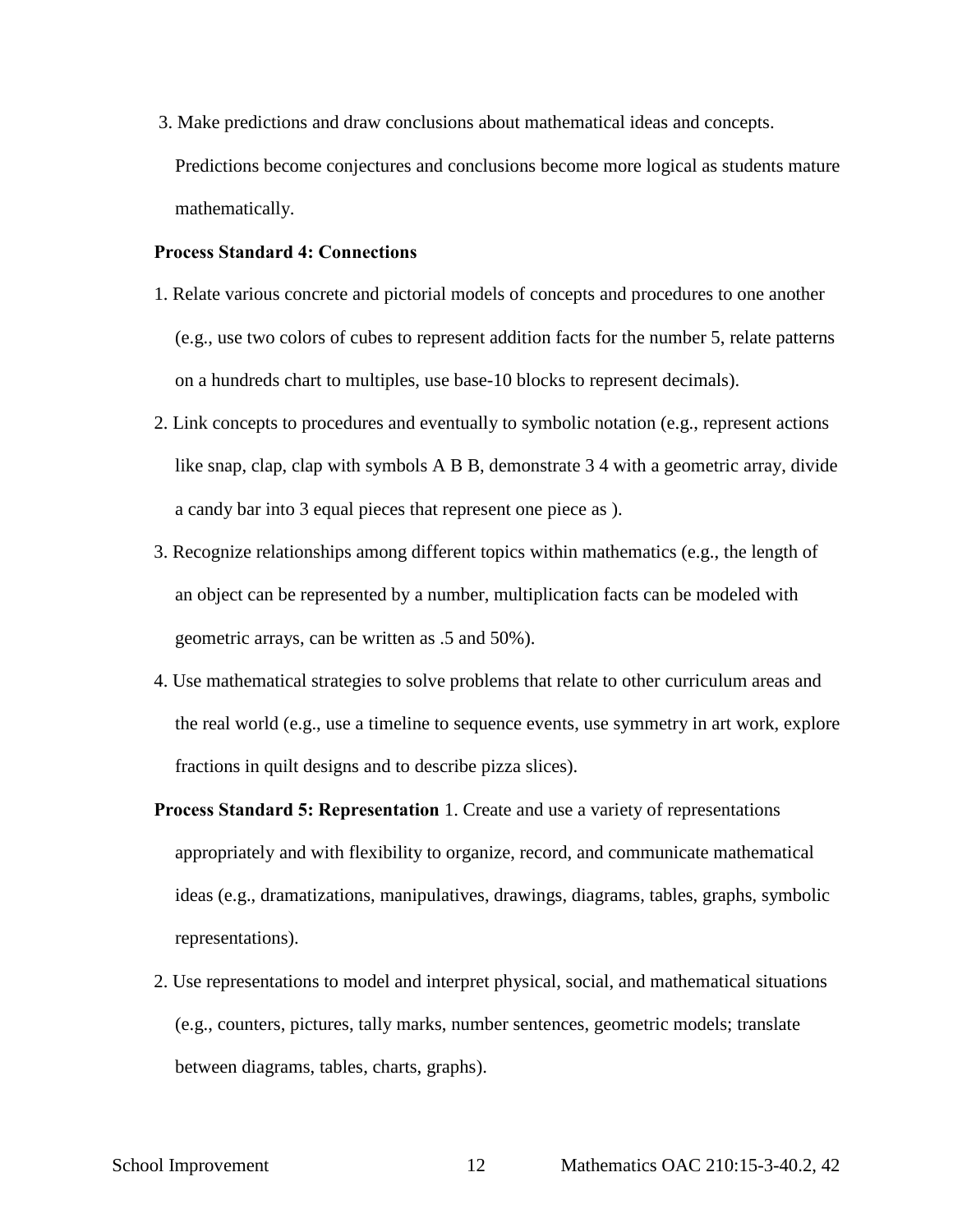## **Content Standards – Grade 2 OAC 210:15-3-42**

The following concepts and skills should be mastered by all students upon completion of second grade. The **Major Concepts** should be taught in depth using a variety of methods, applications, and connections to other concepts when possible so that all students have accessibility to and an understanding of these concepts.

#### **MAJOR CONCEPTS**

- **Develop an understanding of the base-ten system and place value within that system, up to the hundreds place.**
- **Develop quick recall of addition facts and related subtraction facts (fact families) as well as fluency with multi-digit addition and subtraction.**
- **Develop an understanding of linear measurement facility in measuring lengths.**

**Second Grade Suggested Materials Kit:** snap cubes, keys, fabric, macaroni, buttons, cans, objects from nature, pattern blocks, children's books, links, rods, counters, beans, base-10 blocks, dominoes, calculators, geoboards, tangrams, attribute blocks, straws, containers, balance scales, rulers, tape measures, cups, spoons, coins, clocks, graph mats, painted beans or two-color counters.

#### **Standard 1: Algebraic Reasoning: Patterns and Relationships - The student will use a variety of problem-solving approaches to model, describe and extend patterns.**

- 1. Describe, extend, and create patterns using symbols, shapes, or designs (e.g., repeating and growing patterns made up of sets of shapes or designs, create patterns by combining different shapes and taking them apart).
- 2. Formulate and record generalizations about number patterns in a variety of situations (e.g., addition and subtraction patterns, even and odd numbers, build a table showing the cost of one pencil at 10 cents, 2 pencils at 20 cents).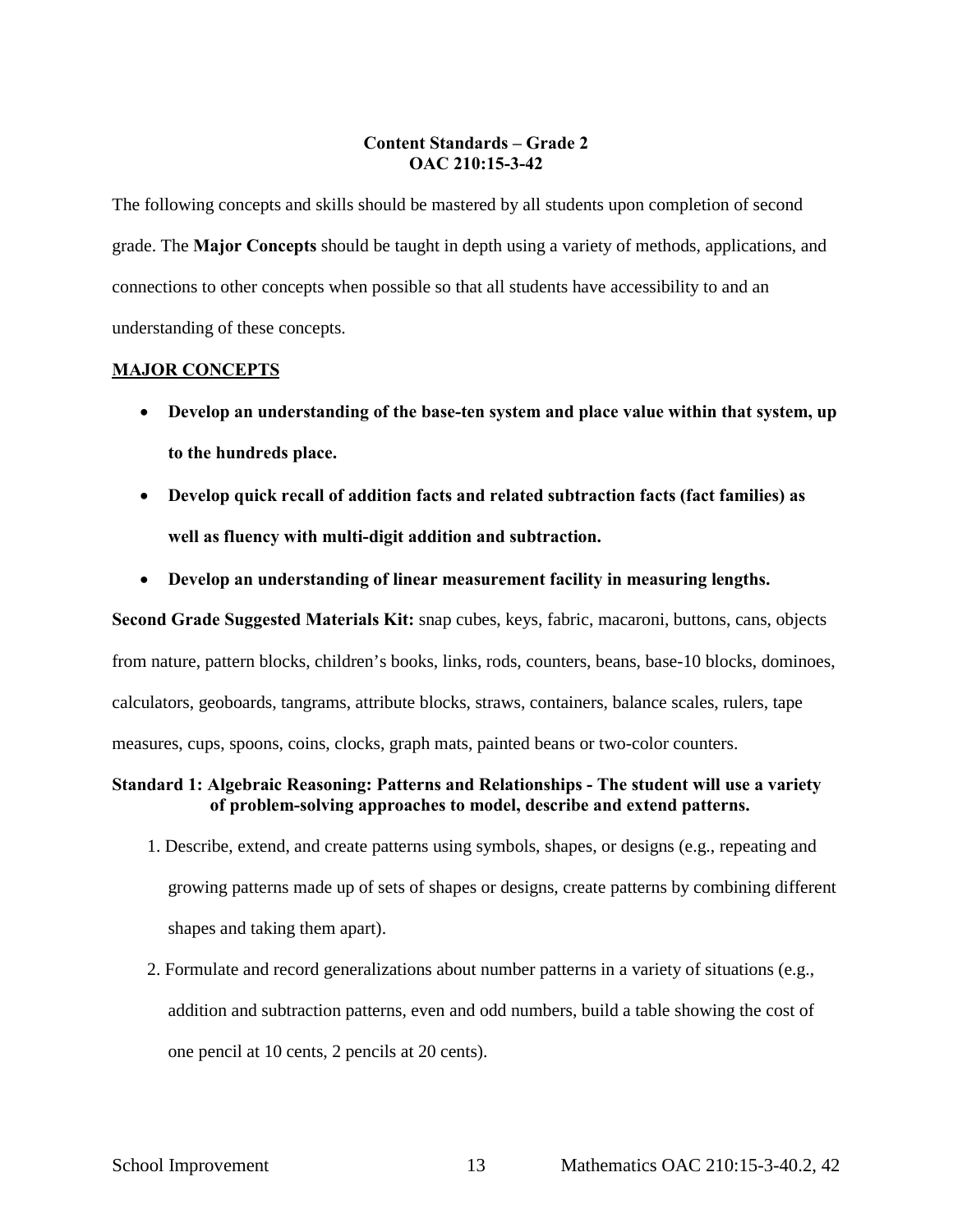- 3. Find unknown values in open number sentences with a missing addend and use to solve everyday problems.
- 4. Recognize and apply the associative property of addition (e.g.,  $3 + (2 + 1) = (3 + 2) + 1$ ).
- **Standard 2: Number Sense and Operation The student will use numbers and number relationships to acquire basic facts and will compute with whole numbers less than 100.** 
	- 1. Number Sense
		- a. Use concrete models of hundreds, tens, and ones to develop the concepts of place value and link the concepts to the reading and writing of numbers (e.g., base-10 blocks).
		- b. Represent a number in a variety of ways (e.g., write  $15$  as  $8 + 7$ , write  $25$  as  $2$  tens  $+ 5$  ones or as  $1 \text{ ten} + 15 \text{ ones}$ .
		- c. Write a number sentence to compare numbers less than  $1,000$  (e.g.,  $425 > 276$ ,  $73 < 107$ , page 351 comes after 350, 753 is between 700 and 800).
		- d. Demonstrate (using concrete objects, pictures, and numerical symbols) fractional parts including halves, thirds, fourths and common percents (25%, 50%, 75%, and 100%).
	- 2. Number Operations
		- a. Demonstrate fluency (i.e., memorize and apply) with basic addition facts to make a maximum sum of 18 and the associated subtraction facts (e.g.,  $15+3=18$  and  $18-3=15$ ).
		- b. Use strategies to estimation and solve sums and differences (e.g., compose, decompose and regroup numbers, use knowledge of 10 to estimate quantities and sums [two numbers less than 10 cannot add up to more than 20].)
		- c. Solve two-digit addition and subtraction problems with and without regrouping using a variety of techniques.
		- d. Use concrete models to develop understanding of multiplication as repeated addition and division as successive subtraction.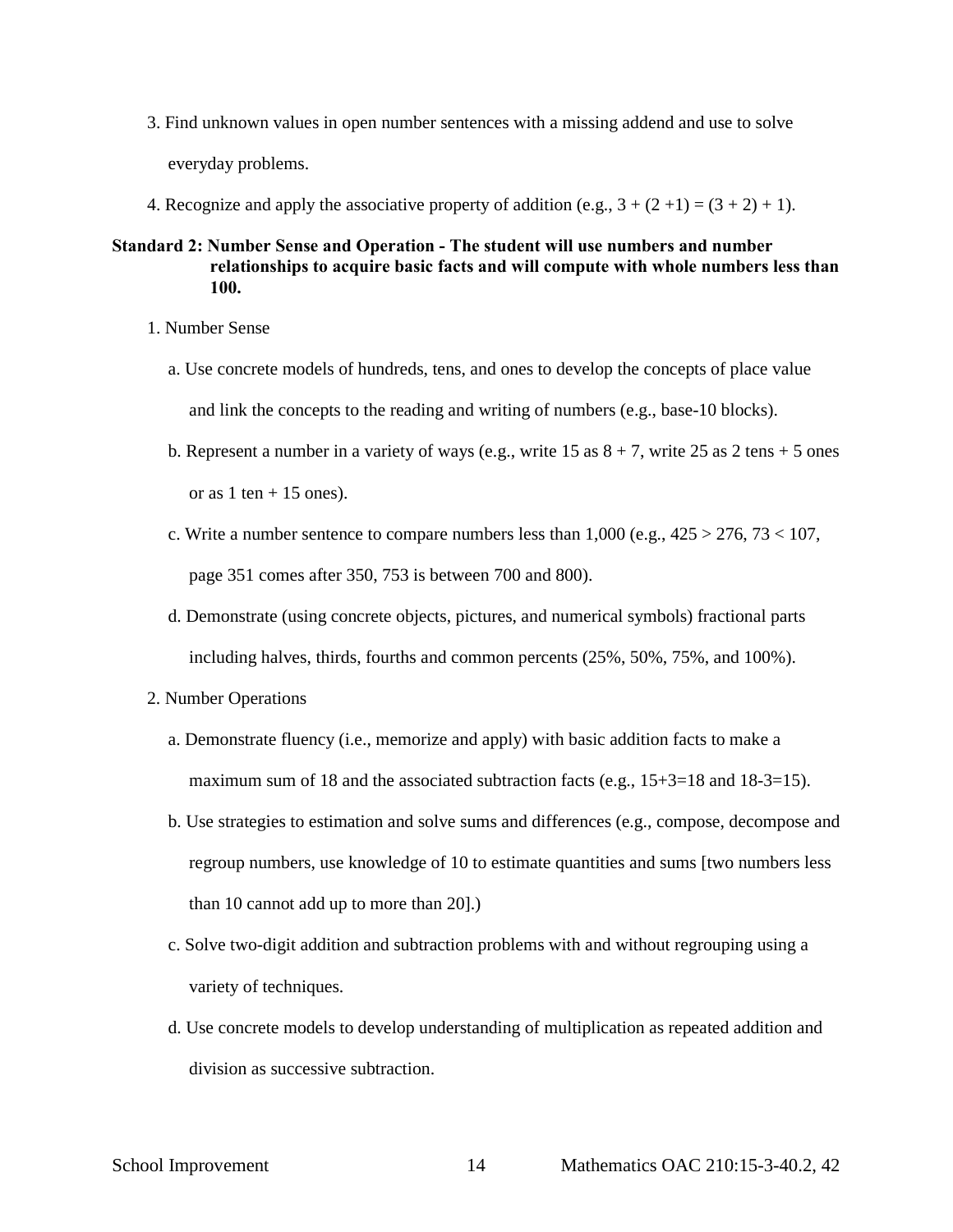## **Standard 3: Geometry - The student will use geometric properties and relationships to recognize and describe shapes.**

- 1. Identify symmetric and congruent shapes and figures.
- 2. Investigate and predict the results of putting together and taking apart two-dimensional

shapes.

## **Standard 4: Measurement - The student will use appropriate units of measure in a variety of situations.**

- 1. Linear Measurement
	- a. Measure objects using standard units (e.g., measure length to the nearest foot, inch, and half inch).
	- b. Select and use appropriate units of measurement in problem solving and everyday situations.
- 2. Time
	- a. Tell time on digital and analog clocks on the quarter-hour.
	- b. Solve problems involving number of days in a week, month, or year and problems

involving weeks in a month and year.

#### 3. Money

- a. Identify and count money up to a twenty dollar bill.
- b. Recognize and write different amounts of money using dollar and cent notation.

## **Standard 5: Data Analysis - The student will demonstrate an understanding of data collection, display, and interpretation.**

- 1. Data Analysis
	- a. Collect, sort, organize, and display data in charts, bar graphs, and tables (e.g., collect data

on teeth lost and display results in a chart).

b. Summarize and interpret data in charts, bar graphs, and tables.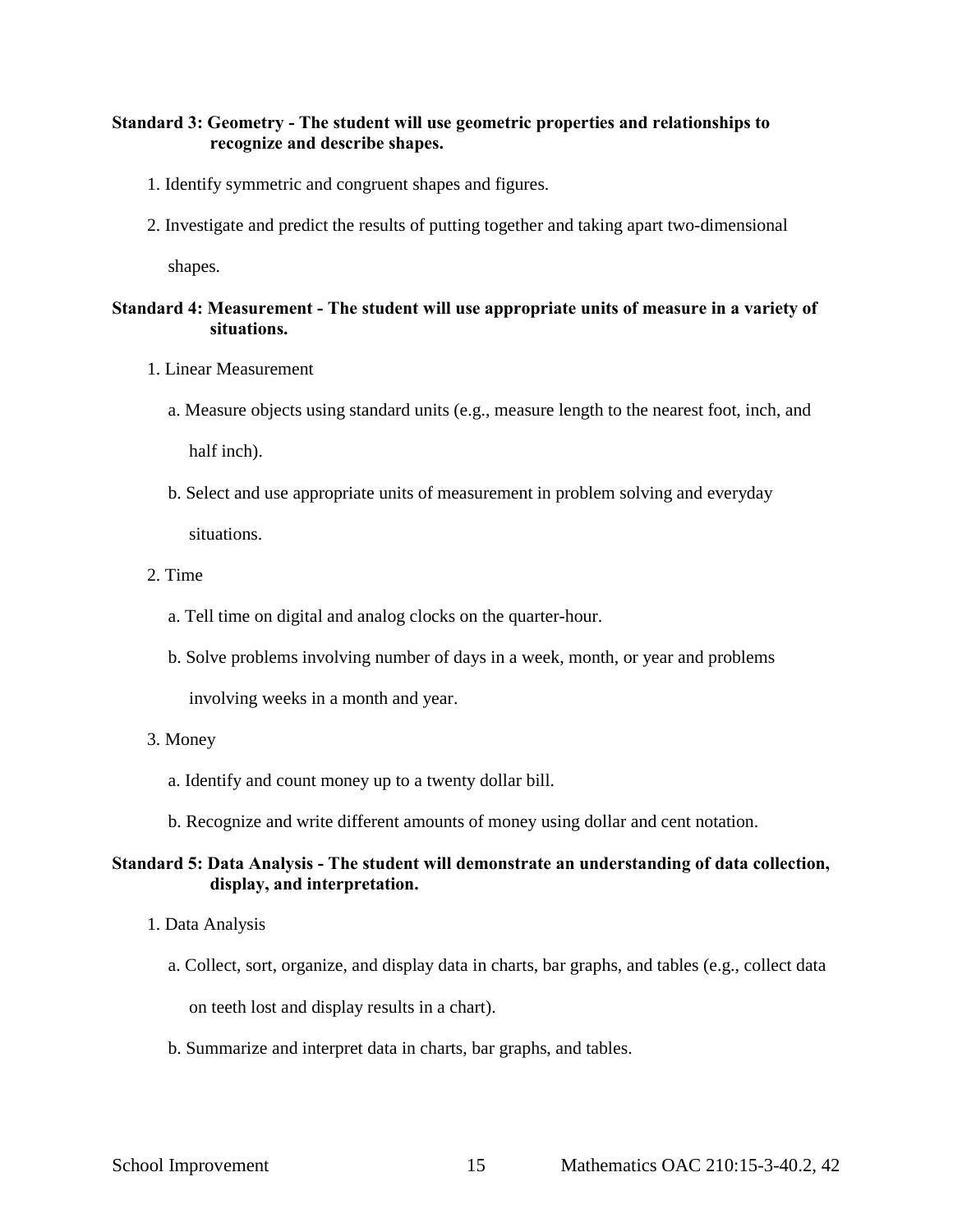## **SCIENCE OAC 210:15-3-72**

## **Standards for Inquiry, Physical, Life, and Earth/Space Science**

The *Priority Academic Student Skills (PASS)* should be taught by investigating broad concepts, and principles of major themes in Physical, Life, and Earth/Space Sciences.

## **SCIENCE PROCESSES AND INQUIRY**

## **Grade 2**

## **Process Standard 1: Observe and Measure - Observing is the first action taken by the learner to acquire new information about an object, organism, or event. Opportunities for observation are developed through the use of a variety of scientific tools. Measurement allows observations to be quantified. The student will accomplish these objectives to meet this process standard.**

- 1. Observe and measure objects, organisms, and/ or events using developmentally appropriate standard units of measurement (e.g., inches, feet, yard, degrees Fahrenheit) and the International System of Units (SI) (i.e., meters, centimeters, grams, and degrees Celsius ).
- 2. Compare and contrast similar and/or different characteristics in a given set of simple objects, familiar organisms and/or observable events.

## **Process Standard 2: Classify - Classifying establishes order. Objects, organisms, and events are classified based on similarities, differences, and interrelationships. The student will accomplish these objectives to meet this process standard.**

- 1. Classify a set of simple objects, familiar organisms, and/or observable events by observable properties (e.g., graphic organizers, t-charts, tables, and Venn diagrams).
- 2. Arrange simple objects, familiar organisms, and/or observable events in a serial order (e.g., least to greatest, tallest to shortest).

## **Process Standard 3: Experiment and Inquiry - Experimenting is a method of discovering information. It requires making observations and measurements to test ideas. Inquiry can be defined as the skills necessary to carry out the process of scientific or systemic thinking. In order for inquiry to occur, students must have the opportunity to ask a q uestion, formulate a procedure, and observe phenomena. The student will accomplish these objectives to meet this process standard.**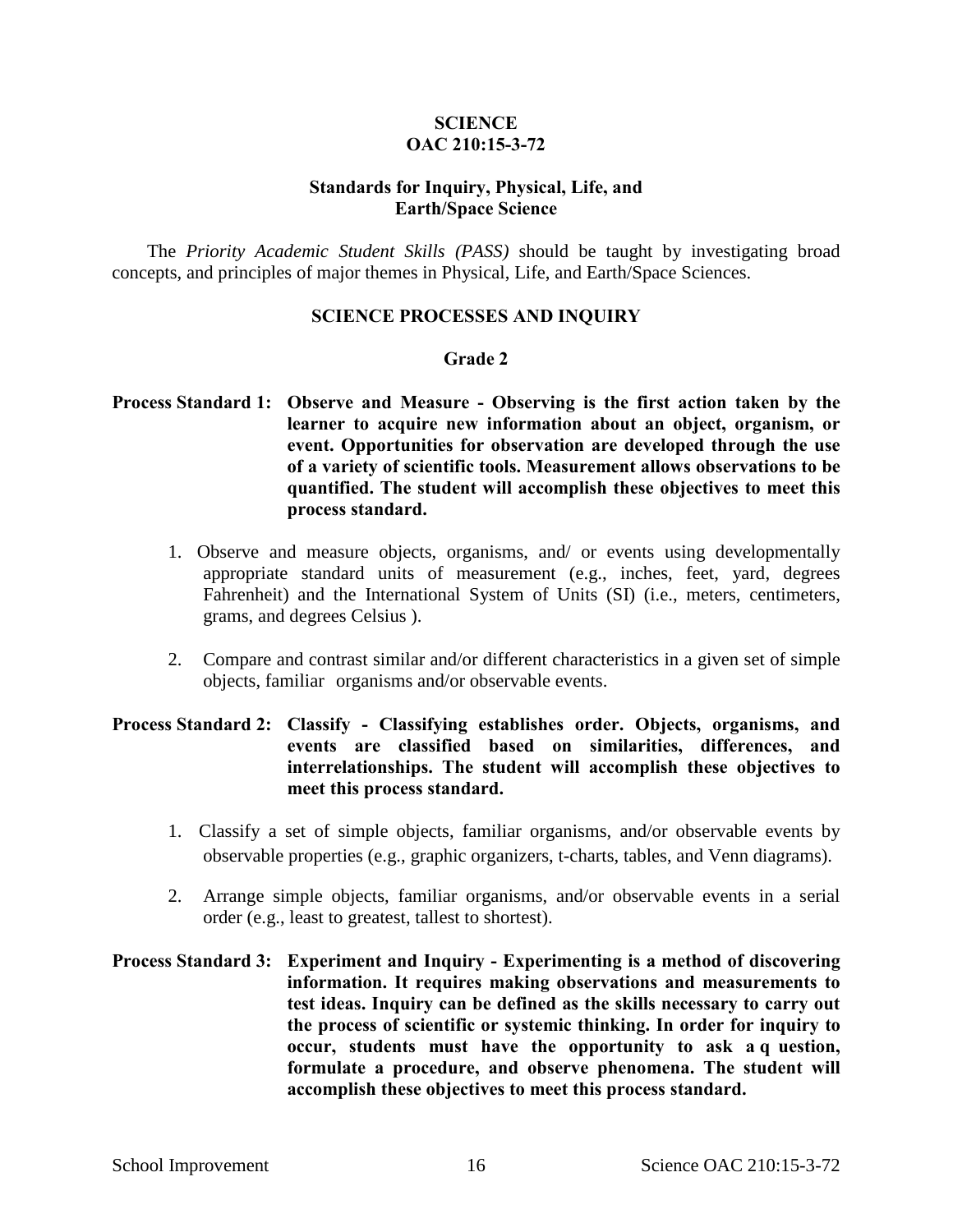- $*1$ . Ask a question about objects, organisms, or events in the environment.  $\Box$
- \*2. Plan and conduct a simple investigation.
- \*3. Employ simple equipment and tools such as magnifiers, thermometers, and rulers to gather data.
- 4. Recognize potential hazards and practice safety procedures in all science activities.
- **Process Standard 4: Interpret and Communicate Interpreting is the process of recognizing patterns in collected data by making inferences, predictions, or conclusions. Communicating is the process of describing, recording, and reporting experimental procedures and results to others. Communication may be oral, written, or mathematical and includes organizing ideas, using appropriate vocabulary, graphs, and other visual representations. The student will accomplish these objectives to meet this process standard.** 
	- 1. Interpret pictures, simple bar graphs, and/or tables.
	- 2. Recognize and describe patterns, then make predictions based on patterns.
	- \*3. Communicate the results of a simple investigation using drawings, tables, graphs, and/or written and oral language.  $\square$

## **PHYSICAL SCIENCE**

#### **Grade 2**

- **Standard 1: Properties and Interactions of Objects and Materials Characteristics of objects can be described using physical properties such as size, shape, color, texture, or magnetism. Interactions change the position and motion of objects. The student will engage in investigations that integrate the process standards and lead to the discovery of the following objectives:** 
	- 1. Objects can be described in terms of the materials of which they are made. Physical properties of materials can be changed by tearing, sifting, sanding, or pounding.
	- 2. Motion and interaction of objects can be observed in toys and playground activities.
	- 3. Magnets attract and repel each other and certain other materials. Magnetic force passes through materials such as paper, glass, and water.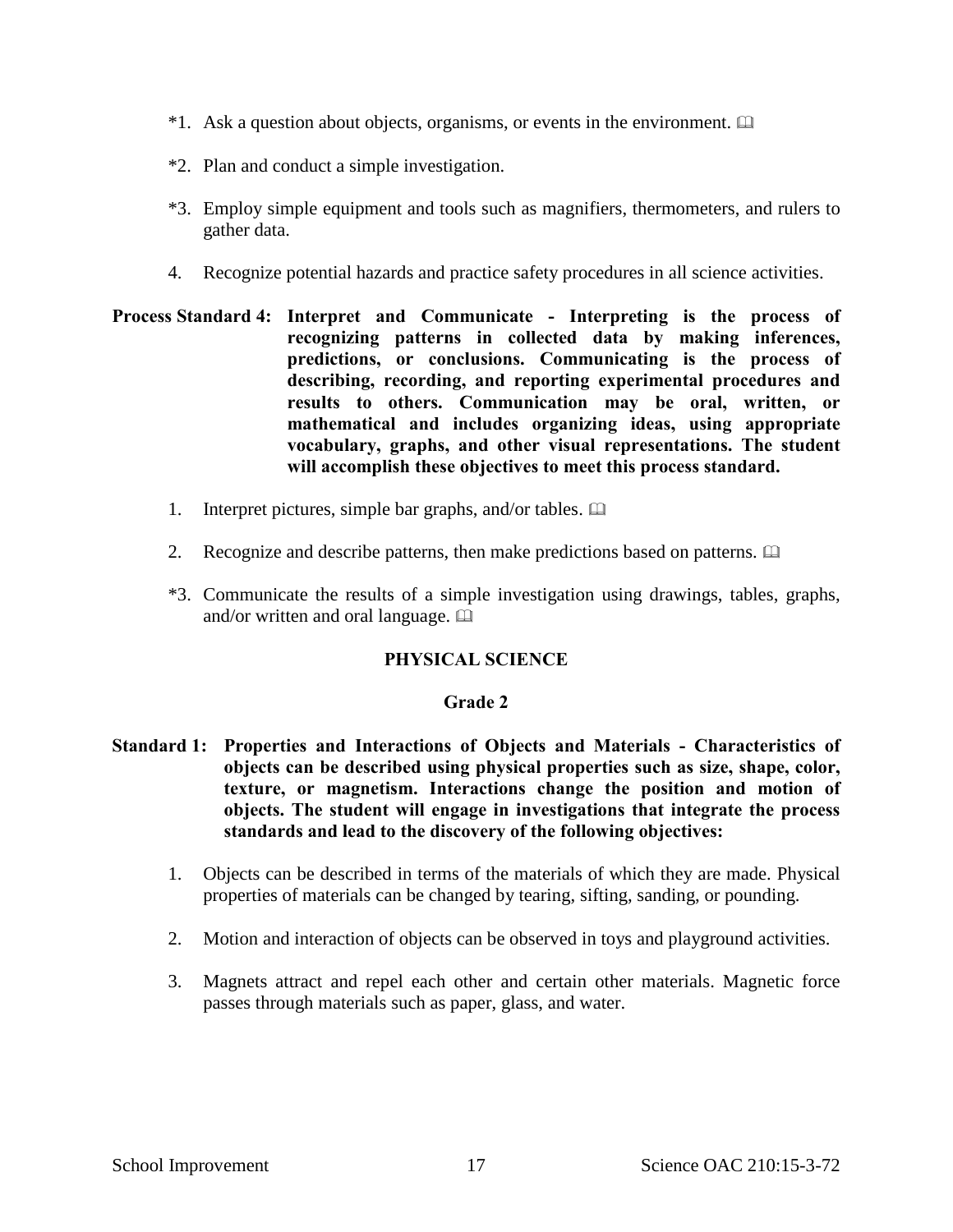#### **LIFE SCIENCE**

#### **Grade 2**

- **Standard 2: Life Cycles and Organisms Life cycles represent the stages an organism passes through from its own birth to the birth of the next generation. The student will engage in investigations that integrate the process standards and lead to the discovery of the following objectives:** 
	- 1. Plants and animals have life cycles that include developing into adults, reproducing, and eventually dying. The details of this life cycle are different for different organisms.
	- 2. Plants and Animals often have characteristics similar to their parents.

## **EARTH/SPACE SCIENCE**

#### **Grade 2**

- **Standard 3: Properties and Changes of Earth and Sky Earth materials consist of rocks, soils, water, and air. The sun appears to move across sky in the same way every day. The student will engage in investigations that integrate the process standards and lead to the discovery of the following objectives:** 
	- 1. Earth materials have different properties and serve as natural resources that sustain plant and animal life.
	- 2. The size and shape of shadows change at different times of the day.
- **NOTE:** Asterisks (\*) have been used to identify standards and objectives that must be assessed by the local school district. All

other skills may be assessed by the Oklahoma School Testing Program (OSTP).

Book icons (**)** identify Information Literacy skills. Students are best served when these are taught in collaboration

and cooperation between the classroom teacher and the library media specialist.

#### **PHYSICAL SCIENCE**

# **Standard 1: Properties and Interactions of Objects and Materials - Characteristics of objects can be described using physical properties such as size, shape, color, texture, or magnetism. Interactions change the position and motion of objects. The student will engage in investigations that integrate the process standards and lead to the discovery of the following objectives:**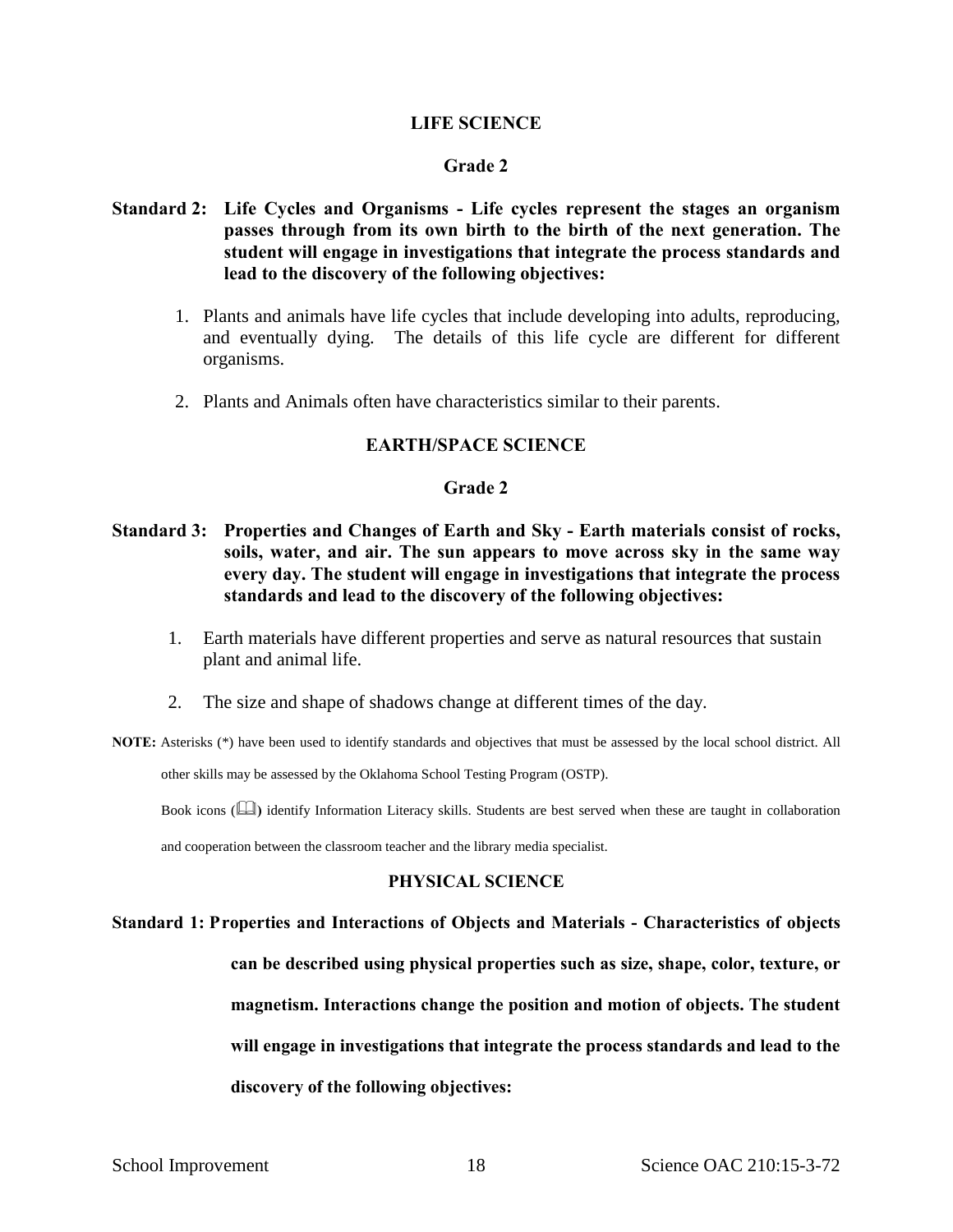- 1. Objects can be described in terms of the materials of which they are made. Physical properties of materials can be changed by tearing, sifting, sanding, or pounding.
- 2. Motion and interaction of objects can be observed in toys and playground activities.
- 3. Magnets attract and repel each other and certain other materials. Magnetic force passes through materials such as paper, glass, and water.

#### **LIFE SCIENCE**

- **Standard 2: Life Cycles and Organisms Life cycles represent the stages an organism passes through from its own birth to the birth of the next generation. The student will engage in investigations that integrate the process standards and lead to th e discovery of the following objectives:** 
	- 1. Plants and animals have life cycles that include developing into adults, reproducing, and eventually dying. The details of this life cycle are different for different organisms.
	- 2. Generally, offspring resemble their parents.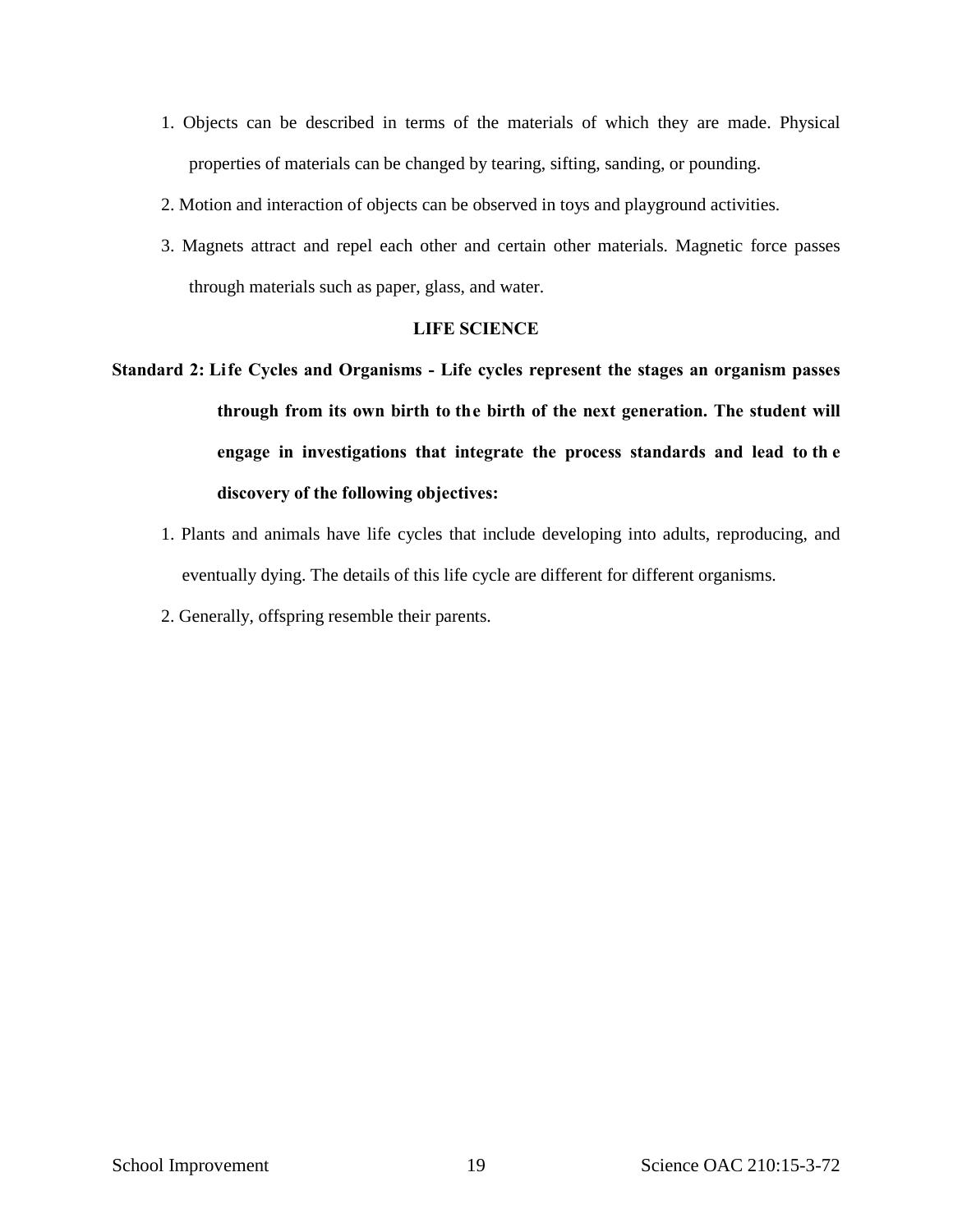## **EARTH/SPACE SCIENCE**

**Standard 3: Properties and Changes of Earth and Sky - Earth materials consist of rocks, soils, water, and air. The sun appears to move across sky in the same way every day. The student will engage in investigations that integrate the process standards and lead to the discovery of the following objectives:** 

- 1. Earth materials can be used as resources (e.g., building materials and for growing plants).
- 2. The size and shape of shadows change at different times of the day.

**\*** Revised science standards approved by the Oklahoma State Board of Education on Thursday, March 24, 2011; Final approval pending by Oklahoma Governor and Legislature.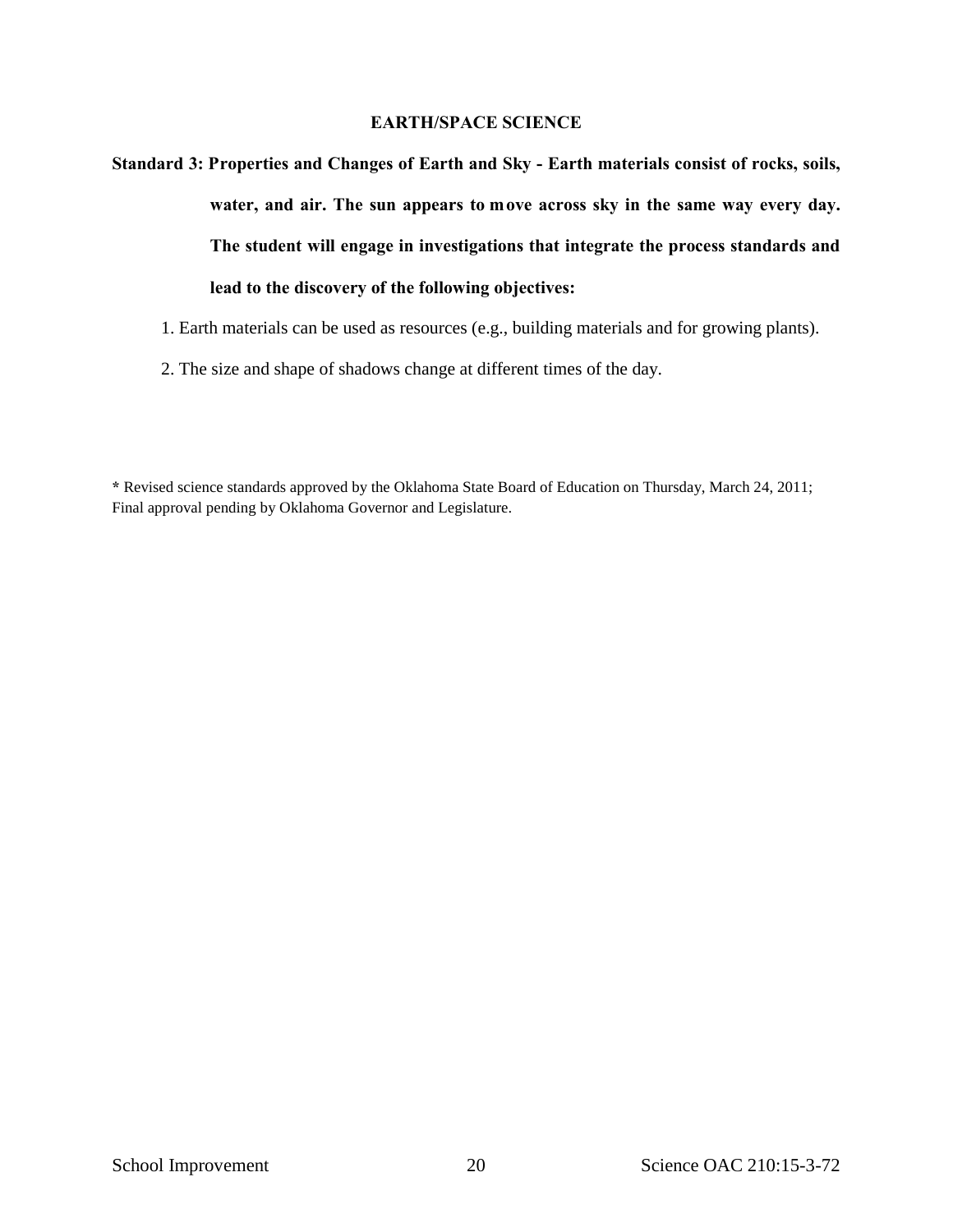## **SOCIAL STUDIES OAC 210:15-3-92**

The primary focus for second grade is community. Second graders study the features of neighborhoods and the community in more detail, and are introduced to Oklahoma and the United States with references to the rest of the world. They continue to develop map skills, explore history through familiar events, and examine the basic ways goods and services are exchanged.

#### **Standard 1: The student will develop and practice the process skills of social studies.**

- 1. Use information located in resources such as encyclopedias, timelines, visual images, atlases, maps, globes, and computer-based technologies.
- 2. Use children's literature to compare and contrast one's own community to others.
- 3. Identify the order of events on a simple timeline (e.g., holidays, school events, and the student's life).

#### **Standard 2: The student will examine communities from a spatial perspective.**

- 1. Name major landmarks in the community; construct simple maps showing some of these landmarks, the roads connecting them, and directional indicators (north, south, east, and west), and give titles to the maps (e.g., the name of the town).
- 2. Describe the landmark and cultural features of the community (e.g., historic homes, schools, churches, bridges, parks, and neighborhoods) and compare these with similar features in other parts of the United States.
- 3. Identify locations on a basic map, write directions for going from one location to another, and use directional indicators to describe locations on the map using both cardinal and intermediate directions.
- 4. Identify basic landforms and bodies of water (e.g., plains, mountains, rivers, and gulfs), the four oceans, the seven continents, human-made features (e.g., roads and towns).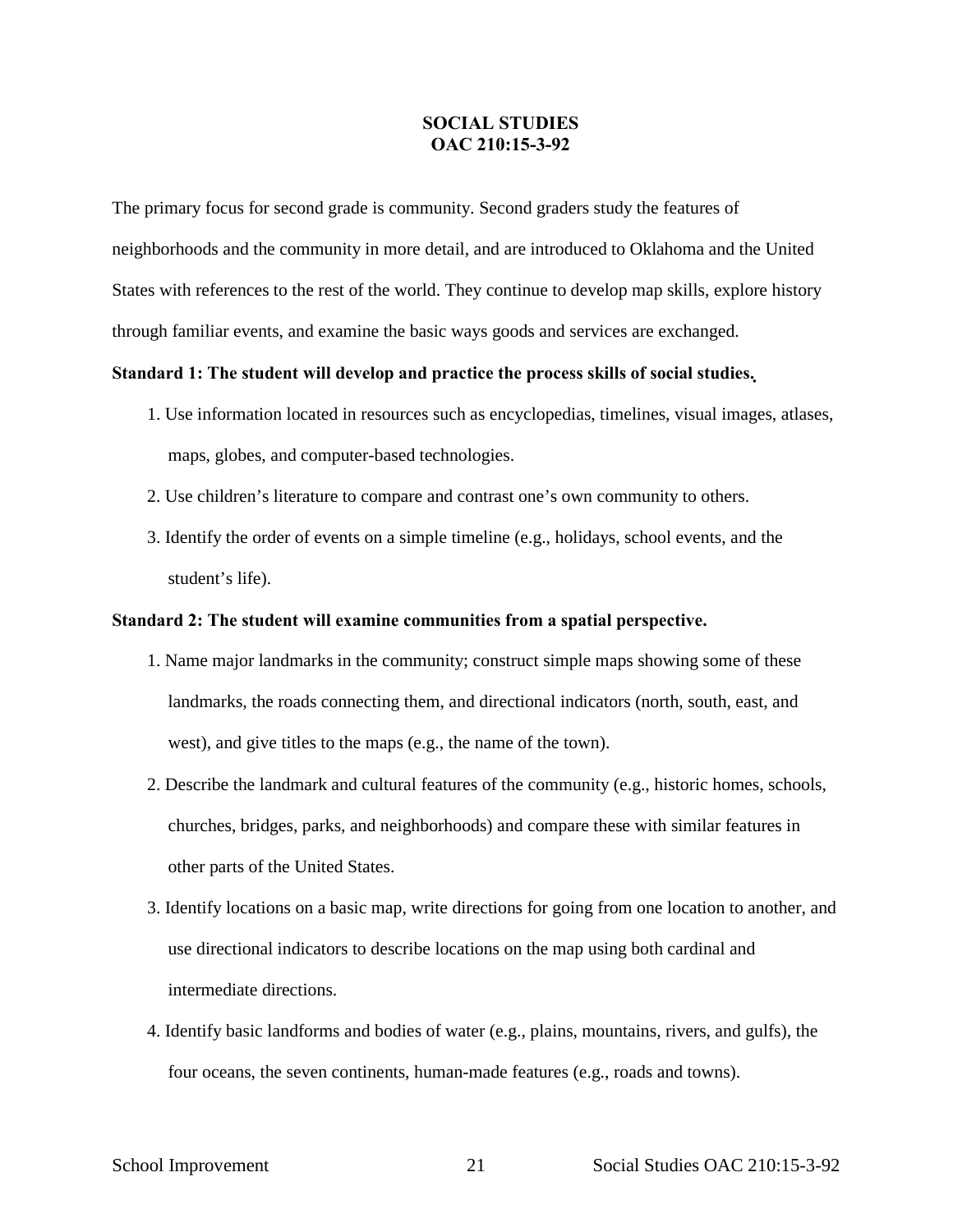5. Locate and identify the following on a map of the United States: Oklahoma, the six surrounding states, the Mississippi River, the Great Lakes region, the Rocky Mountains, the Appalachian Mountains, the Great Plains, and the Atlantic and Pacific Oceans.

#### **Standard 3: The student will analyze the human characteristics of communities.**

- 1. Identify examples of rules in the classroom and community, and relate the purposes of those rules (e.g., to help people live and work together safely and peacefully) and the consequences of breaking them.
- 2. Provide examples of honesty, courage, patriotism, and other admirable character traits seen in United States history.
- 3. Explain and demonstrate good citizenship (e.g., obeying classroom rules, taking turns, and showing respect for others and their belongings).
- 4. Study how history involves events and people of other times and places through legends, folktales, and historical accounts (e.g., Paul Revere's ride, Johnny Appleseed, Betsy Ross, John Henry, and Paul Bunyan) in children's literature.
- 5. Identify examples of interesting Americans through exposure to biographies of important people of the past (e.g., George Washington, Sacajawea, and Harriet Tubman).

## **Standard 4: The student will examine the interaction of the environment and the people of a community.**

- 1. Describe how location and weather affect the way people live.
- 2. Identify the choices people make about food, clothing, shelter, occupation, transportation, and recreation.

#### **Standard 5: The student will understand basic economic elements found in communities.**

1. Distinguish between basic needs (food, clothing, and shelter) and wants (luxuries), and explain how needs and wants can be met (e.g., earning money, saving, and gifts).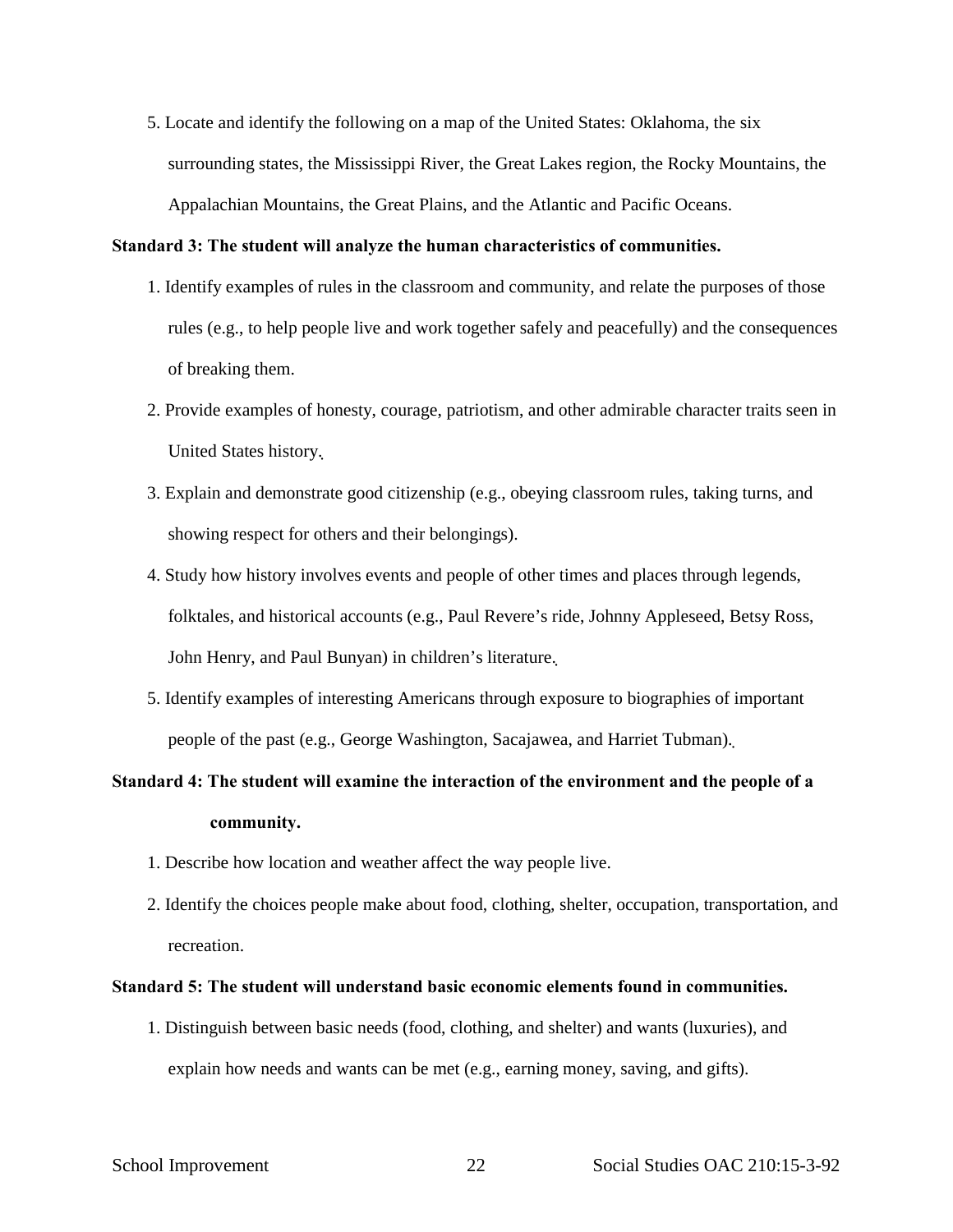- 2. Describe the occupations and roles of people in the neighborhood and community who provide goods and services.
- 3. Describe ways people are paid (e.g., by check, in cash, and with goods), the places to keep their money safe (e.g., the bank), and ways they pay for goods and services (e.g., check, cash, credit card, and barter [trading goods and services]).

**NOTE:** Asterisks (\*) have been used to identify standards and objectives that must be assessed by the local school district. All other skills may be assessed by the Oklahoma School Testing Program (OSTP). Book icons ( $\Box$ ) identify Information Literacy skills. Students are best served when these are taught in collaboration and cooperation between the classroom teacher and the library media specialist.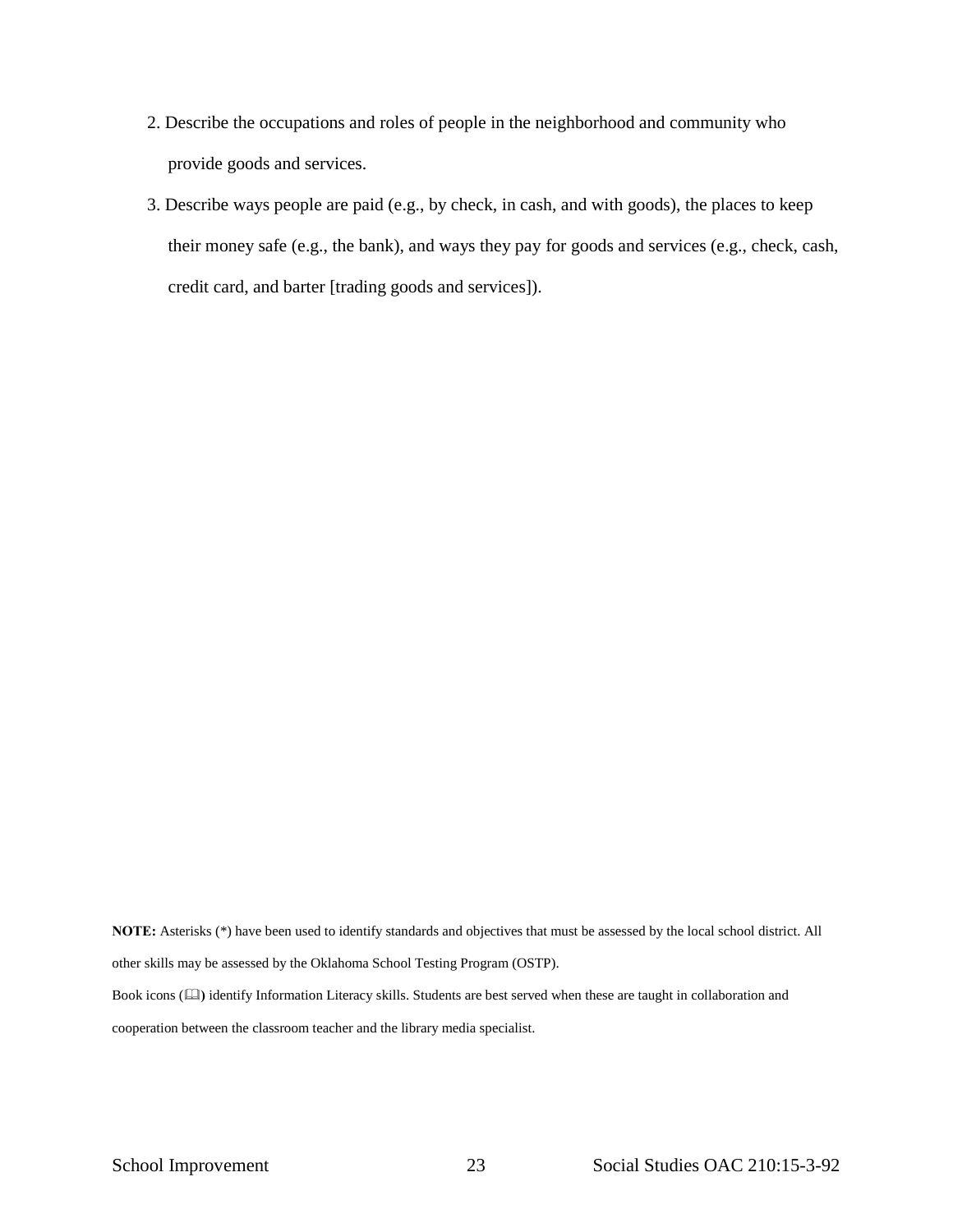## **THE ARTS OAC 210:15-3-116**

## **VISUAL ART**

## **Standard 1: Language of Visual Art - The student will identify visual art terms (e.g., collage, design, original, portrait, paint, subject).**

- 1. Use appropriate art vocabulary.
- 2. Name and describe elements of art; line, color, form, shape, texture, value and space.
- 3. Name and describe the principles of design; rhythm, balance, contrast, movement, center of

interest (emphasis) and repetition.

4. Use the elements of art and principals of design to communicate ideas.

## **Standard 2: Visual Art History and Culture - The student will recognize the development of visual art from an historical and cultural perspective.**

- 1. Understand art reflects the culture of its origin.  $(\Box)$
- 2. Identify connections between characteristics of visual art and other art disciplines.
- 3. Identify specific works of art produced by artists in different cultures, times and places. **()**

## **Standard 3: Visual Art Expression - The student will observe, select, and utilize a variety of ideas and subject matter in creating original works of visual art.**

- 1. Experiment in color mixing with various media.
- 2. Use a variety of subjects, basic media and techniques in making original art including

drawing, painting, weaving, sculpture, and ceramics.

3. Demonstrate beginning skills of composition using the elements of art and principles of

design.

4. Use art media and tools in a safe and responsible manner.

## **Standard 4: Visual Art Appreciation - The student will appreciate visual art as a vehicle of human expression.**

1. Demonstrate appropriate behavior while attending a visual art exhibition in a museum or art gallery.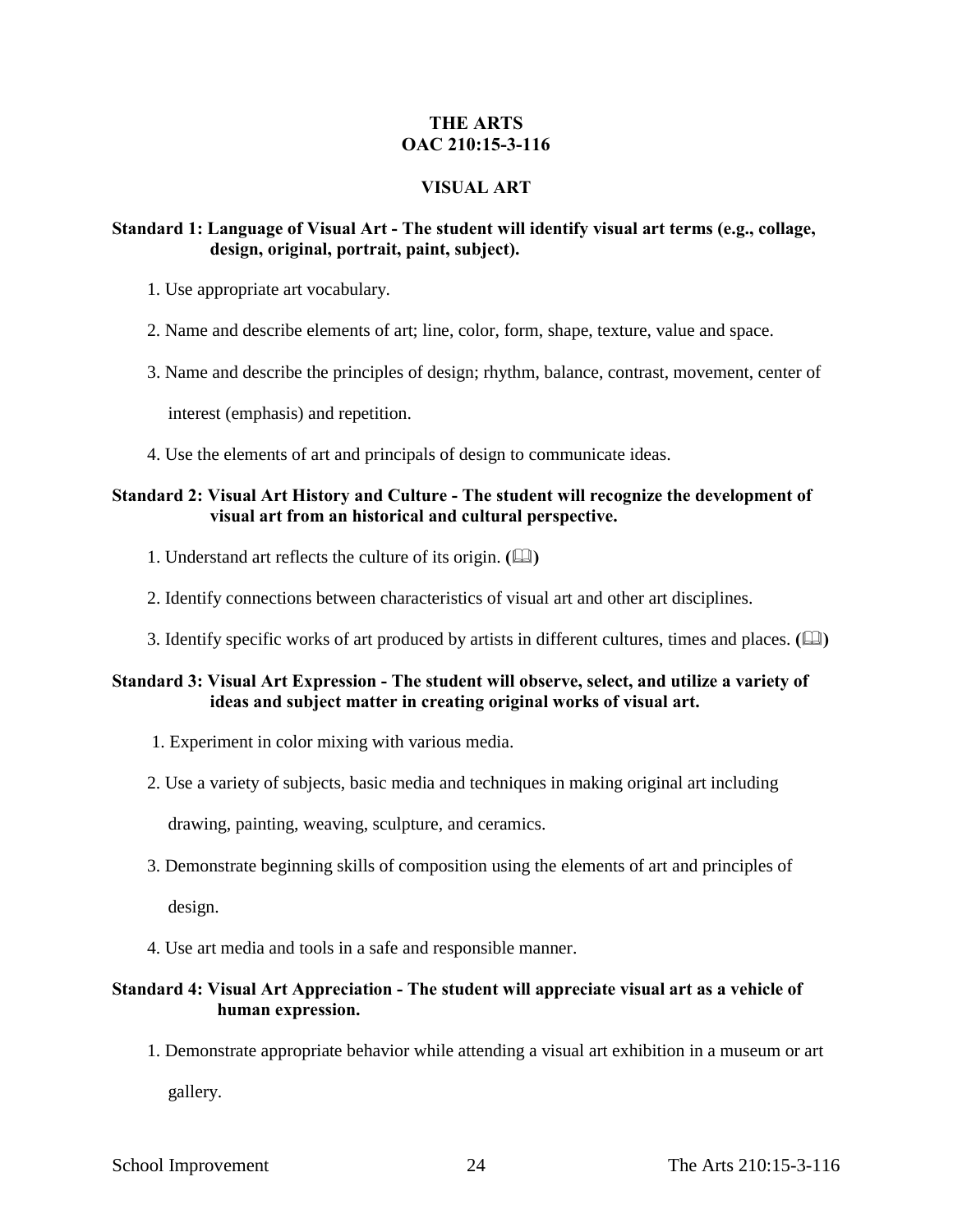- 2. Demonstrate respect for personal artwork and the artwork of others.
- 3. Demonstrate thoughtfulness and care in completion of artworks.

**NOTE:** Book icons **()** identify Information Literacy skills. Students are best served when these are taught in collaboration and cooperation between the classroom teacher and the library media specialist.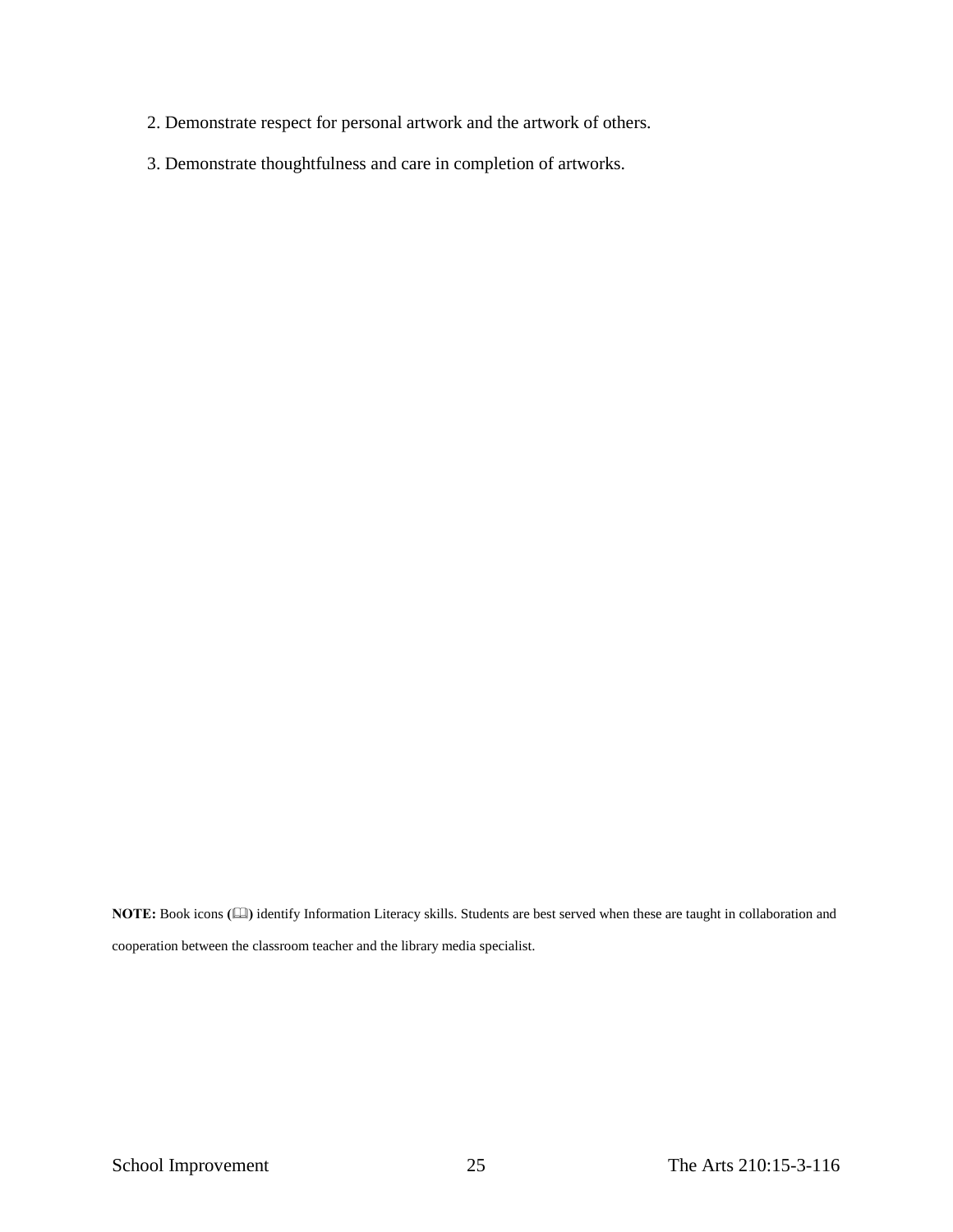#### **GENERAL MUSIC**

#### **Standard 1: Language of Music - The student will read, notate and interpret music.**

- 1. Identify the elements of music:
	- a. Melody (steps, leaps, and repeated tones, melody patterns, high and low, upward and downward, motives, repeated phrases).
	- b. Rhythm (strong and weak beats, meter in 2/4 and 3/4, long and short sounds, rhythm patterns in songs and ostinatos).
	- c. Harmony (sing accompanied, sing unaccompanied, perform ostinato patterns as accompaniment, sing to chordal accompaniment).
	- d. Form (introduction, coda, repetition/contrast, solo/chorus, AB).
	- e. Tone Color (classroom percussion instruments, identify trumpet, clarinet, violin, tympani, different tone quality of an individual or group).
	- f. Pitch ( higher and lower).
	- g. Tempo (fast and slow, gradually faster and slower, suddenly faster and slower).
	- h. Dynamics (loud and soft, gradually louder and softer, suddenly louder and softer).
- 2. Use a system of syllables, numbers or letters to demonstrate basic notation:
	- a Rhythmic (quarter note, quarter rest, paired eighth notes, half note, half rest, whole note, whole rest).
	- b Melodic (sol, mi, la, do or 5, 3, 6, 1).
- 3. Recognize basic features of familiar and unfamiliar songs:
	- a. Dynamics loud and soft, gradual change of louder and softer.
	- b. Tempo fast and slow, gradual change of faster and slower.
	- c. Form same and different.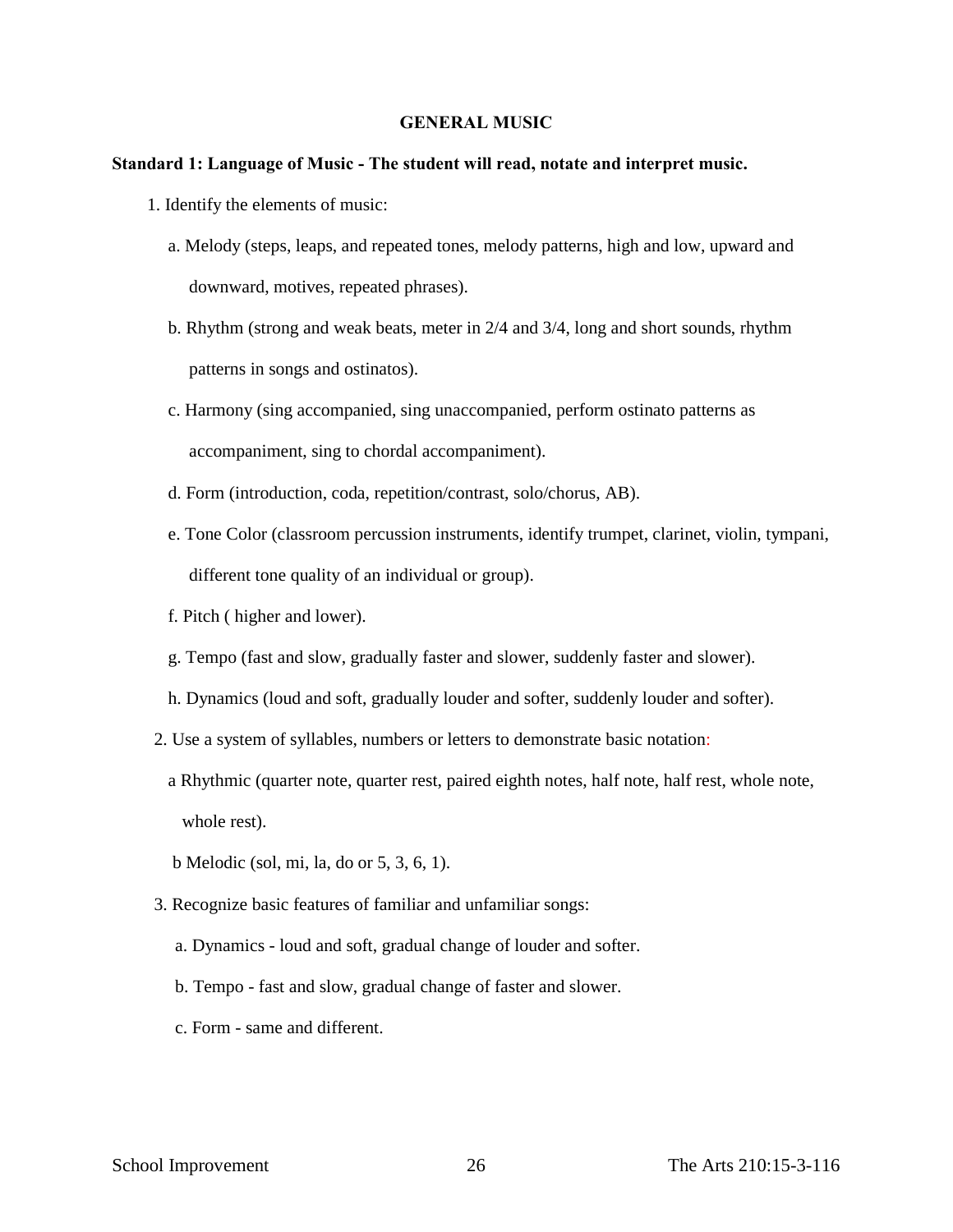## **Standard 2: Music History and Culture - The student will recognize the development of music from an historical and cultural perspective.**

- 1. Sing and perform action songs, chants, rhymes, singing games and dances from a variety of cultures.
- 2. Recognize music from our country, work songs, holiday songs and music from different

countries. **(** $\Box$ )

3. Identify music and instruments from different cultures. (i.e., koto, maracas, Native American

flute, African talking drum).  $(\Box)$ 

## **Standard 3: Music Expression - The student will perform, imitate, compose a variety of music within specific guidelines.**

- 1. Participate in music through singing (echo singing) and/or playing instruments (body percussion and melodic ostinatos).
- 2. Match pitches, sing in tune (C-scale range) and use appropriate tone and expression.
- 3. Respond to the beat or rhythm in music by clapping, walking, running, skipping, galloping, hopping, sliding, playing classroom instruments, or chanting.
- 4. Play simple rhythmic patterns using sounds and silences on classroom percussion instruments to accompany songs and rhythm activities.
- 5. Play simple melodies by rote on instruments, such as bells or xylophones.
- 6. While listening to a musical piece, use directional hand movements to follow the melodic contour (sound or progression of single tones).
- 7. Respond to unfinished short melodic patterns using voice or classroom instruments.
- 8. Perform solos and in groups.

**NOTE:** Book icons **()** identify Information Literacy skills. Students are best served when these are taught in collaboration and cooperation between the classroom teacher and the library media specialist.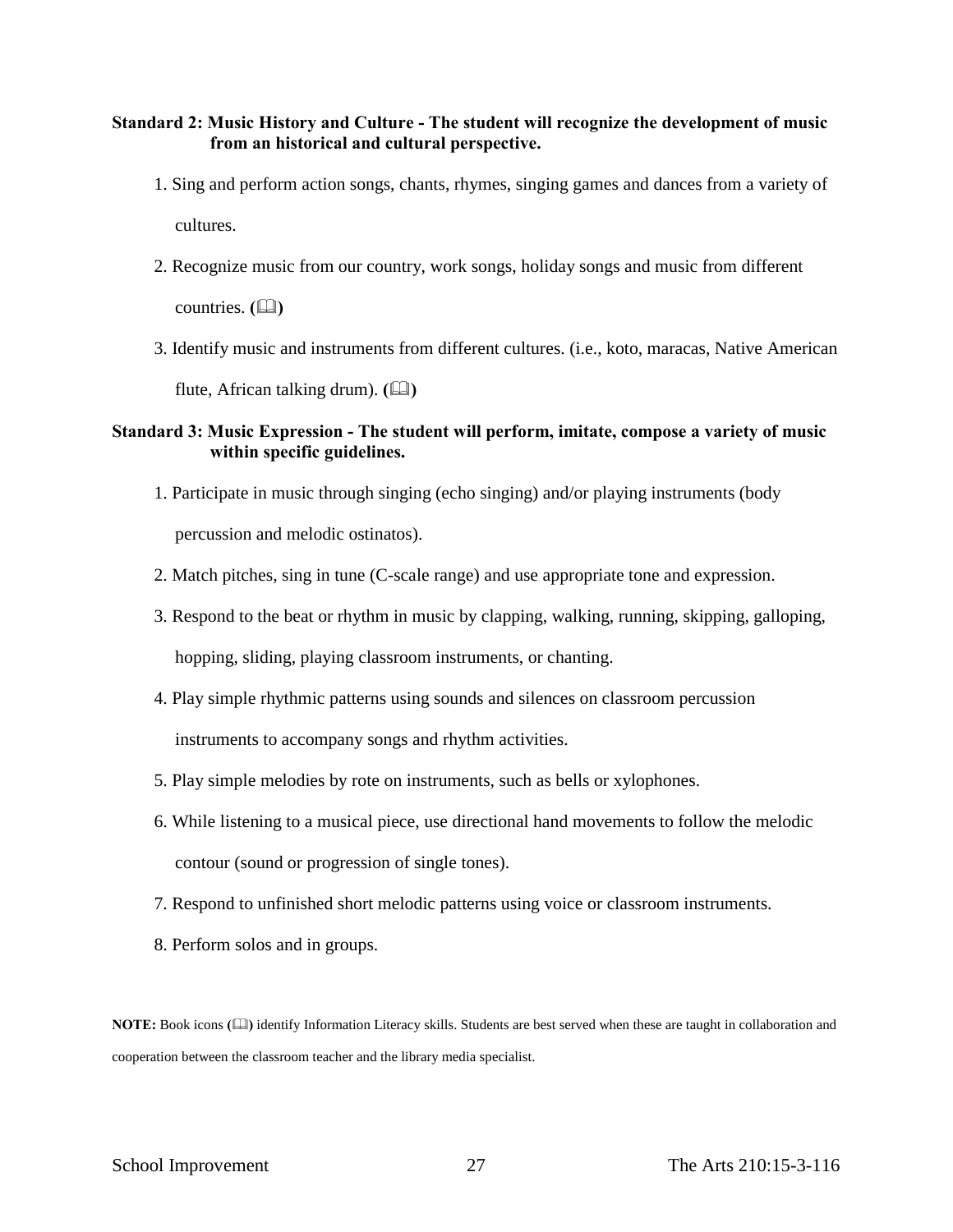## **Standard 4: Music Appreciation - The student will learn to appreciate music and expand listening beyond music currently familiar to the student.**

- 1. Recognize and practice appropriate audience or performer behavior appropriate for the context and style of music performed.
- 2. Demonstrate respect for music performed by the student and by other students and

professional performers.

3. Discuss likes and dislikes of music of different styles.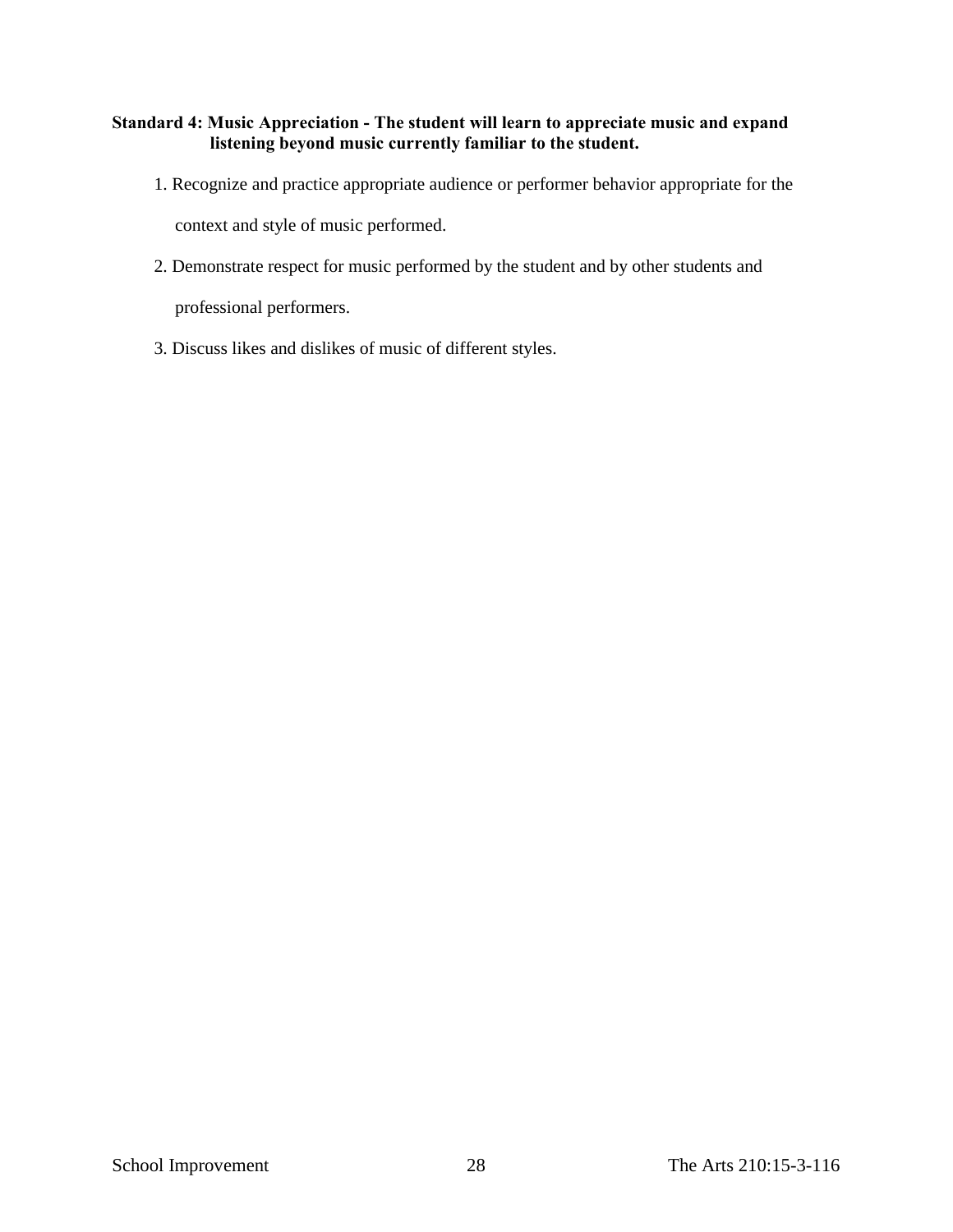#### **WORLD LANGUAGES**

## **OVERVIEW OF ESSENTIAL SKILLS AND KNOWLEDGE**

## **Languages Awareness (Grades K - 3) is a required program in Oklahoma schools through which children gain the insight that other languages and cultures exist besides their own.**

In the Awareness Phase, students will be exposed to a variety of cultures and languages. Most school districts in Oklahoma have opted to begin language study with the awareness phase; however, districts may choose to start a sequential language program beginning in kindergarten that will lead to greater language skill at the end of the program. In this case, only one language will be the focus of the program.

As stated in the profession's national goals, *communication* is at the heart of second language study, whether the communication takes place face-to-face, in writing, or across centuries through reading of literature. Through the study of other languages, students gain a knowledge and understanding of the *cultures* that use that language; in fact, students cannot truly master the language until they have also mastered the cultural contexts in which the language occurs.

Learning languages provides *connections* to additional bodies of knowledge that are unavailable to monolingual English speakers. Through *comparisons* and contrasts with the language studied, students develop greater insight into their own language and culture and realize that multiple ways of viewing the world exist. Together, these elements enable the student of languages to participate in multilingual *communities* at home and around the world in a variety of contexts and in culturally appropriate ways. As is apparent, none of these goals can be separated from the other (National Standards in Foreign Language Education Project, 2006, p.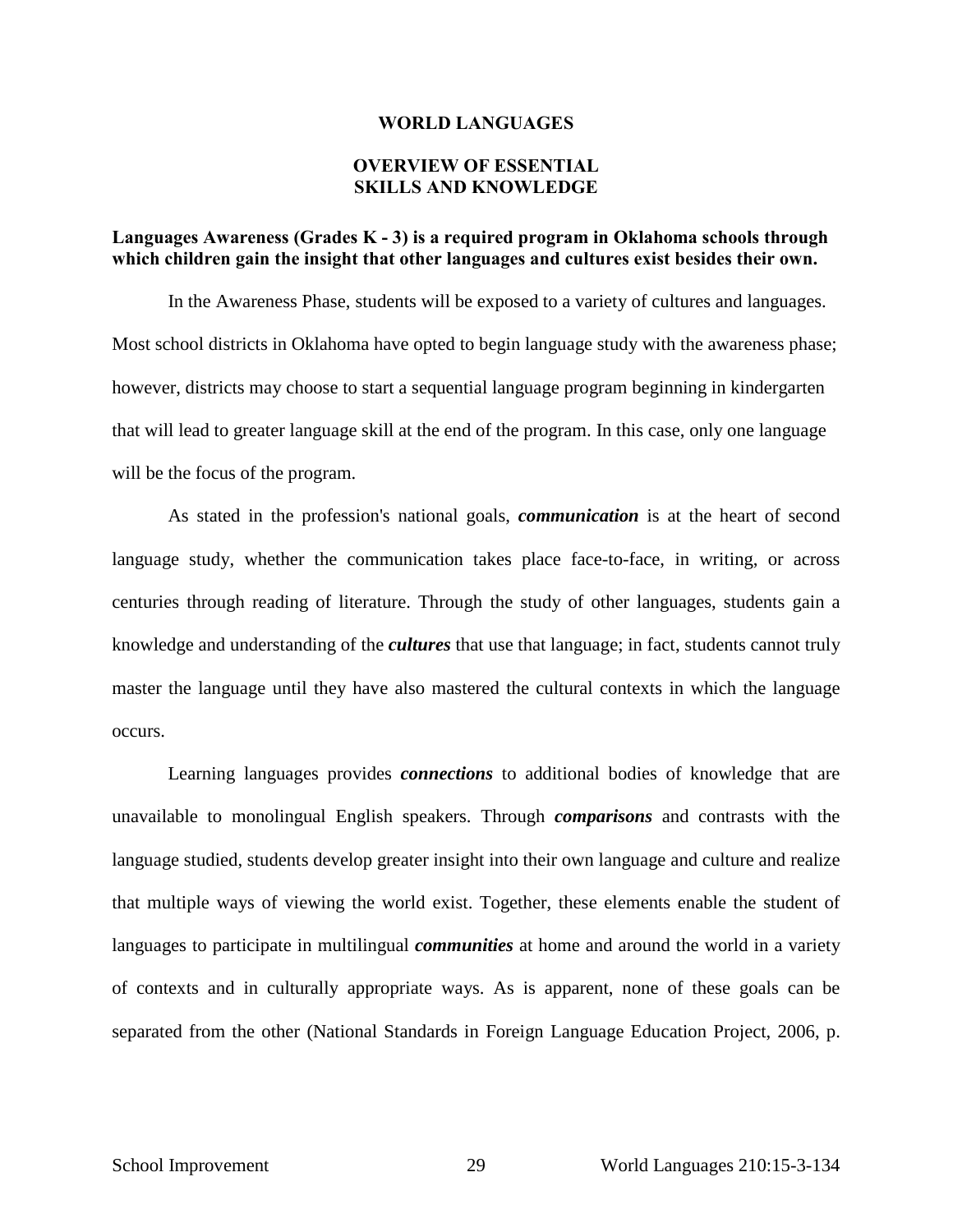31). Please note that *Priority Academic Student Skills (PASS)* are organized around these five goals: **communication**, **culture**, **connections**, **comparisons**, and **communities.**

## **LANGUAGE(S) AWARENESS**

## **Grades K-3**

## **Goal 1: Communication**

## **Communicate in Languages Other Than English**

## **Standard 1: Students will communicate in languages other than English.**

Using developmentally appropriate activities, learners at the language(s) awareness stage will:

- 1. Understand limited one- and two-word phrases, cognates, and social greetings.
- 2. Speak with one- or two-word phrases such as reciting numbers, colors, classroom objects.
- 3. Develop careful listening skills.
- 4. Read isolated words when strongly supported by visuals.
- 5. Copy familiar words for labeling, identifying, and organizing purposes.

## **Goal 2: Cultures**

## **Gain Knowledge and Understanding of Other Cultures**

## **Standard 2: Students will gain knowledge and understanding of other cultures.**

Using developmentally appropriate activities, learners at the language(s) awareness stage will:

- 1. Develop an awareness of other cultures.
- 2. Be able to identify areas of the world where the languages studied are spoken.
- 3. Participate in developmentally appropriate cultural activities such as games and songs.
- 4. Identify and reproduce distinctive cultural products of the culture of the languages studied.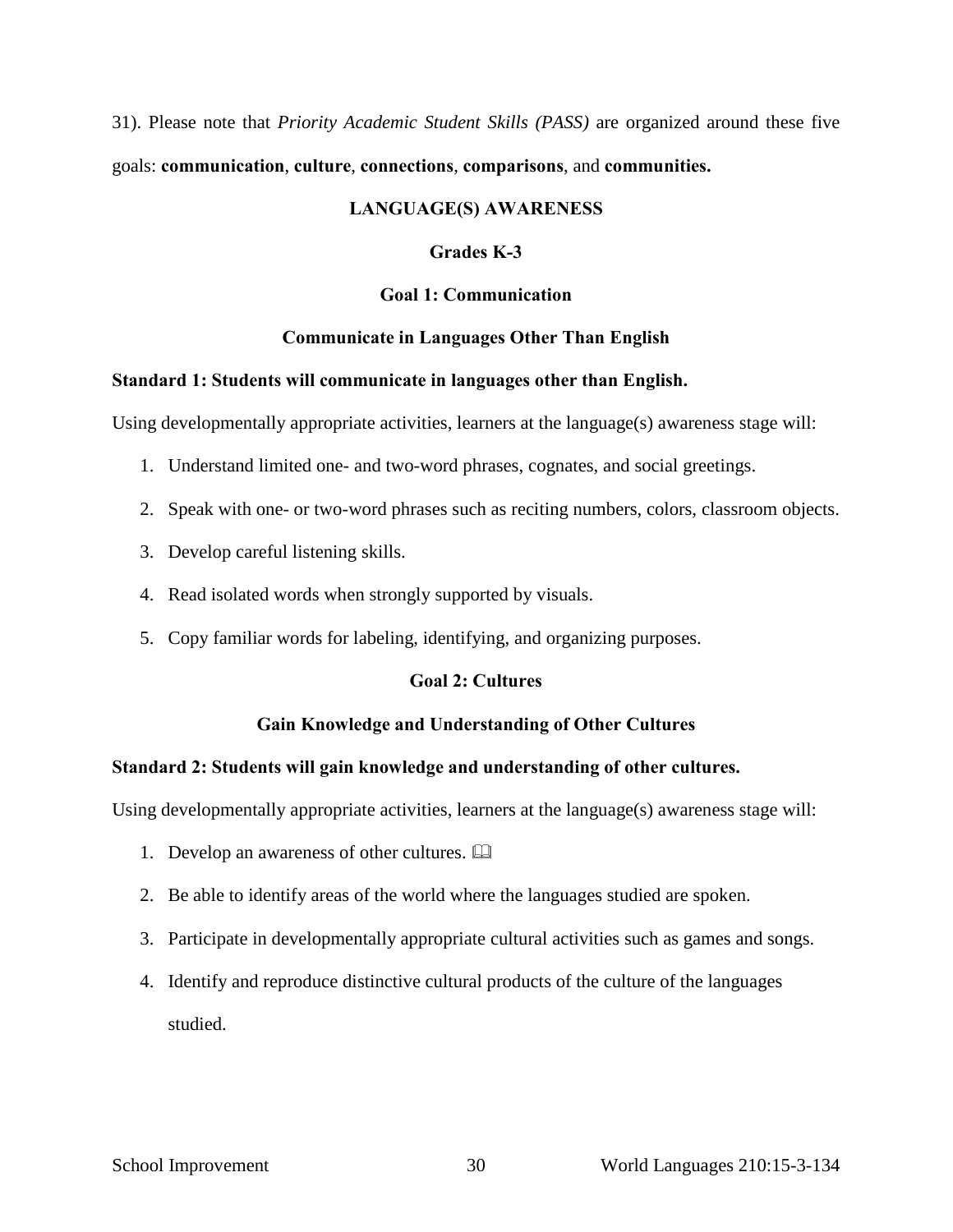5. Imitate culturally appropriate etiquette in verbal and nonverbal communication during greetings, leave takings and daily classroom interactions.

## **Goal 3: Connections**

## **Connect with Other Disciplines and Acquire Information**

## **Standard 3: Students will connect with other disciplines and acquire information.**

Using developmentally appropriate activities, learners at the language(s) awareness stage will:

- 1. Use isolated words from other content areas (math, science, geography) in foreign language class activities.
- 2. View and listen to developmentally appropriate programs in the target language on topics from other content areas (math, science, geography).

## **Goal 4: Comparisons**

## **Develop Insight into the Nature of Language and Culture**

## **Standard 4: Students will develop insight into the nature of language and culture.**

Using developmentally appropriate activities, learners at the language(s) awareness stage will:

- 1. Be aware of the differences among cultures and respect those differences.  $\Box$
- 2. Develop awareness that the world has many languages.
- 3. Compare holidays and celebrations.
- 4. Compare daily practices of people in the target cultures with their own.

## **Goal 5: Communities**

## **Participate in Multilingual Communities at Home and Around the World**